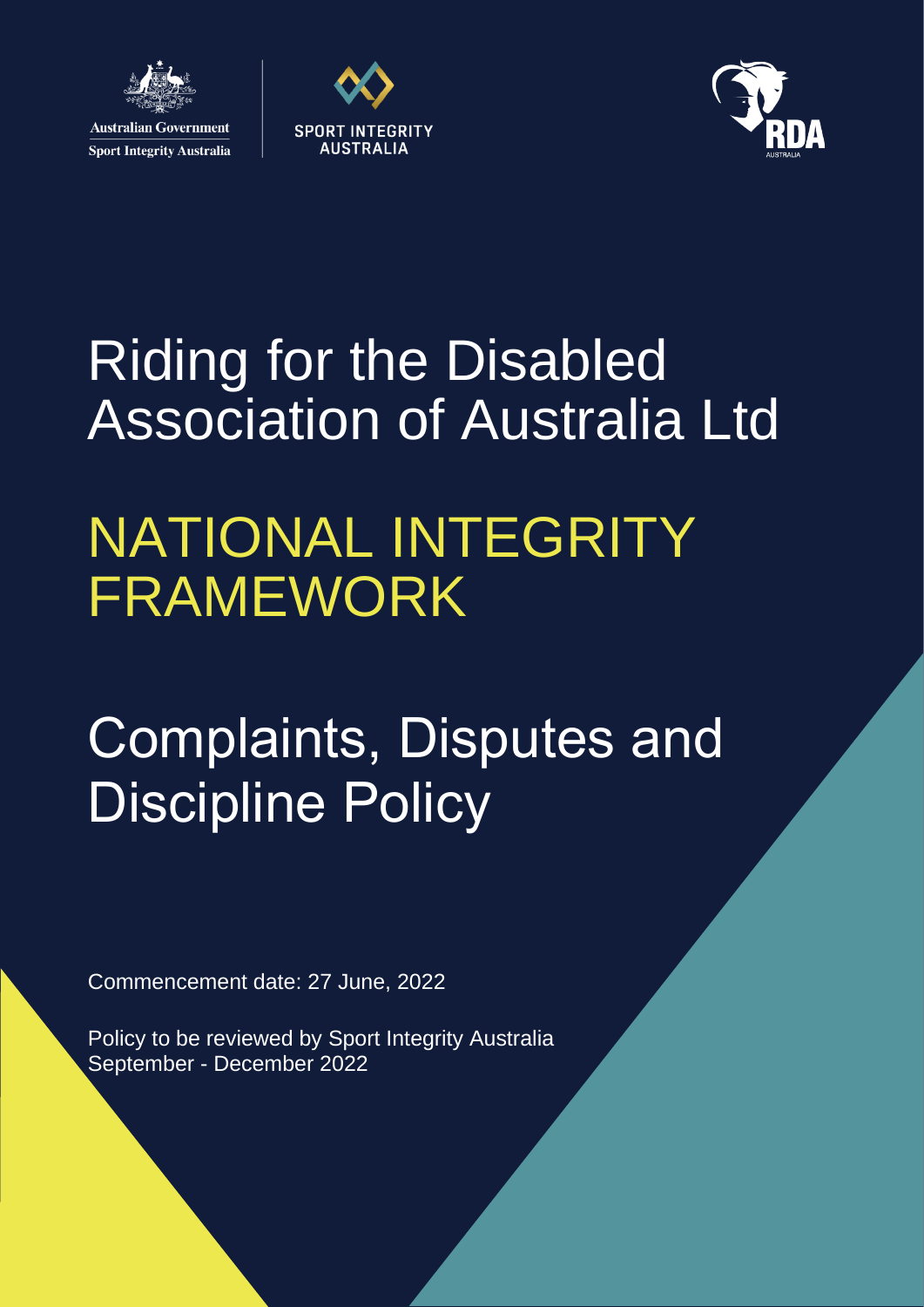

## **TABLE OF CONTENTS**

| 1.   | <b>Introduction</b>                                                        | 1              |
|------|----------------------------------------------------------------------------|----------------|
| 2.   | <b>Definitions</b>                                                         | 1              |
| 3.   | <b>Preliminary Matters</b>                                                 | 3              |
| 3.1  | What is a Complaint?                                                       | 3              |
| 3.2  | What is an Alleged Breach?                                                 | 3              |
| 3.3  | What is not an Alleged Breach?                                             | 3              |
| 3.4  | Who can be a Complainant?                                                  | 3              |
| 3.5  | Who can be a Respondent?                                                   | 3              |
| 3.6  | Standard of Proof                                                          | 3              |
| 3.7  | Confidentiality                                                            | 4              |
| 3.8  | Public disclosure of Sanctions                                             | 5              |
| 3.9  | Failure to cooperate                                                       | 5              |
| 3.10 | <b>Vulnerable Persons</b>                                                  | 5              |
| 3.11 | Appointment of RDAA Complaint Manager                                      | 5              |
| 3.12 | <b>Time limits</b>                                                         | 6              |
| 3.13 | Management of Complaints                                                   | 6              |
| 4.   | <b>How to Make a Complaint</b>                                             | 6              |
| 4.1  | Submitting a Complaint                                                     | 6              |
| 4.2  | Withdrawing a Complaint                                                    | 6              |
| 5.   | <b>Complaint Assessment</b>                                                | 6              |
| 5.1  | Initial Threshold Questions/ Determining whether the Complaint is in-scope | 6              |
| 5.2  | Notification to Parties                                                    | $\overline{7}$ |
| 5.3  | Assessment                                                                 | 8              |
| 5.4  | <b>External Referral</b>                                                   | 8              |
| 5.5  | Referral to Alternative Dispute Resolution                                 | 8              |
| 5.6  | <b>Provisional Action</b>                                                  | 9              |
| 5.7  | Unreasonable demands/behaviours                                            | 10             |
| 6.   | <b>Assessment Findings and Determination</b>                               | 10             |
| 6.1  | Findings and Determination of Sport Integrity Australia                    | 10             |
| 6.2  | RDAA to manage Resolution Process                                          | 10             |
| 7.   | <b>Resolution Process</b>                                                  | 11             |
| 7.1  | No Further Action                                                          | 11             |
| 7.2  | <b>Breach Notice</b>                                                       | 11             |
| 7.3  | Resolution without a hearing                                               | 11             |
| 7.4  | Referral to a hearing                                                      | 12             |
| 7.5  | Sanctions                                                                  | 12             |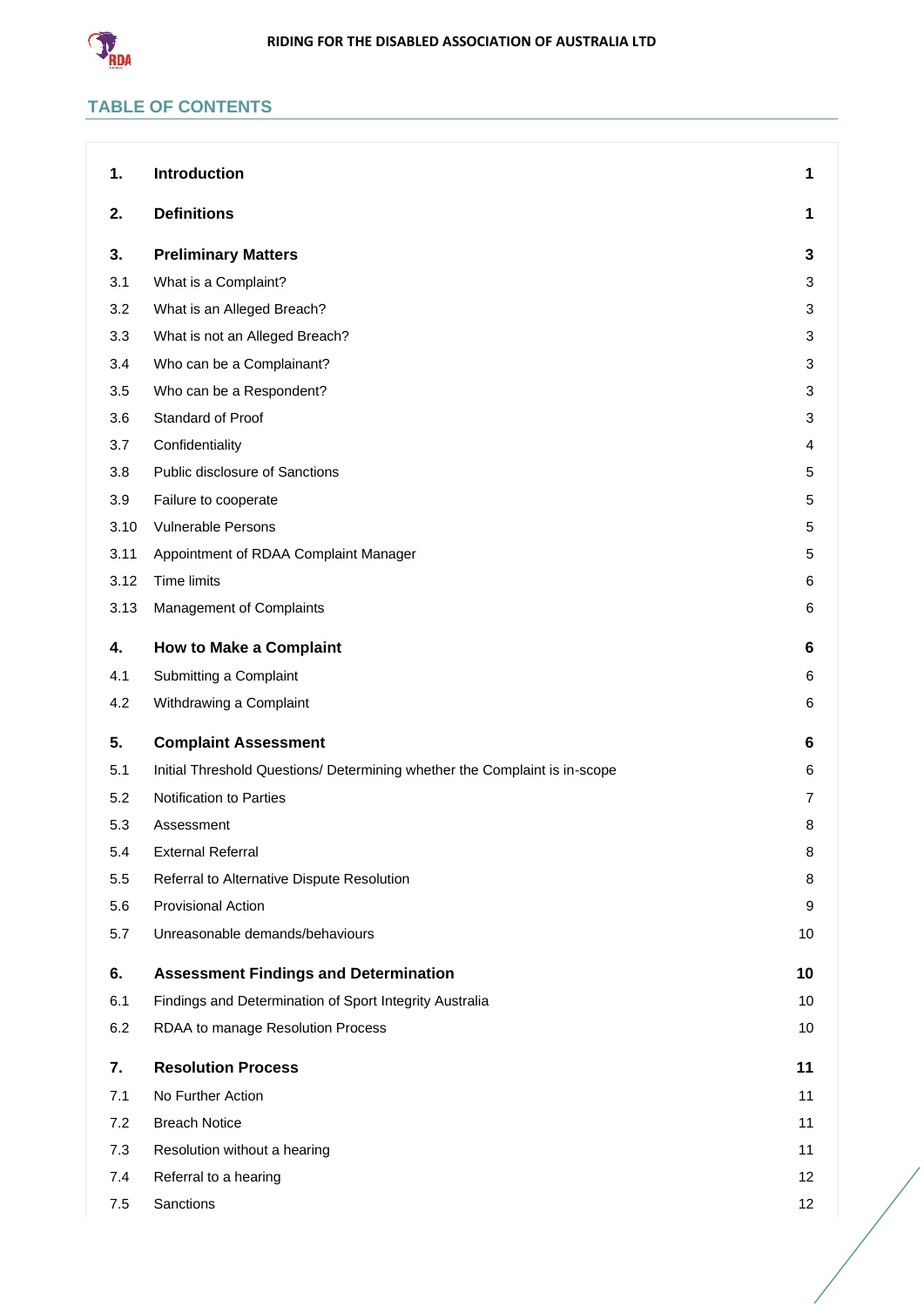

| 8.   | <b>Hearing Tribunals</b>                                      | 13 |  |
|------|---------------------------------------------------------------|----|--|
| 8.1  | Arbitration in the NST                                        | 13 |  |
| 8.2  | Internal Hearing Tribunal                                     | 13 |  |
| 8.3  | Parties and right to attend hearings                          | 13 |  |
| 8.4  | Notification of Hearing Tribunal decision                     | 13 |  |
| 9.   | <b>Appeals</b>                                                | 14 |  |
| 9.1  | Decisions subject to appeal                                   | 14 |  |
| 9.2  | Persons entitled to appeal                                    | 14 |  |
| 9.3  | Grounds of appeal                                             | 14 |  |
| 9.4  | Notice of appeal                                              | 14 |  |
| 9.5  | Appeals in the NST Appeals Division                           | 15 |  |
| 9.6  | Internal Appeals Tribunal                                     | 15 |  |
| 9.7  | Determination for Appeal Tribunal                             | 15 |  |
| 9.8  | Notification of Appeal Tribunal decision                      | 15 |  |
| 10.  | <b>Finalising Complaints</b>                                  | 15 |  |
| 10.1 | <b>Finalisation of Resolution Process</b>                     | 15 |  |
| 10.2 | Notification of outcome and implementation of Sanction        | 15 |  |
| 10.3 | Recording Decisions and Outcomes                              | 16 |  |
| 11.  | <b>Interpretation &amp; Other Information</b>                 | 16 |  |
| 11.1 | Commencement                                                  | 16 |  |
| 11.2 | Prior complaints                                              | 16 |  |
| 11.3 | Requirements for Riding for the Disabled Organisations        | 16 |  |
| 11.4 | Interpretation                                                | 16 |  |
| 11.5 | Amendment                                                     | 16 |  |
|      | <b>SCHEDULE 1 - Internal Hearing Tribunal Procedure</b>       |    |  |
|      | <b>SCHEDULE 2 - Internal Appeals Tribunal Procedure</b><br>22 |    |  |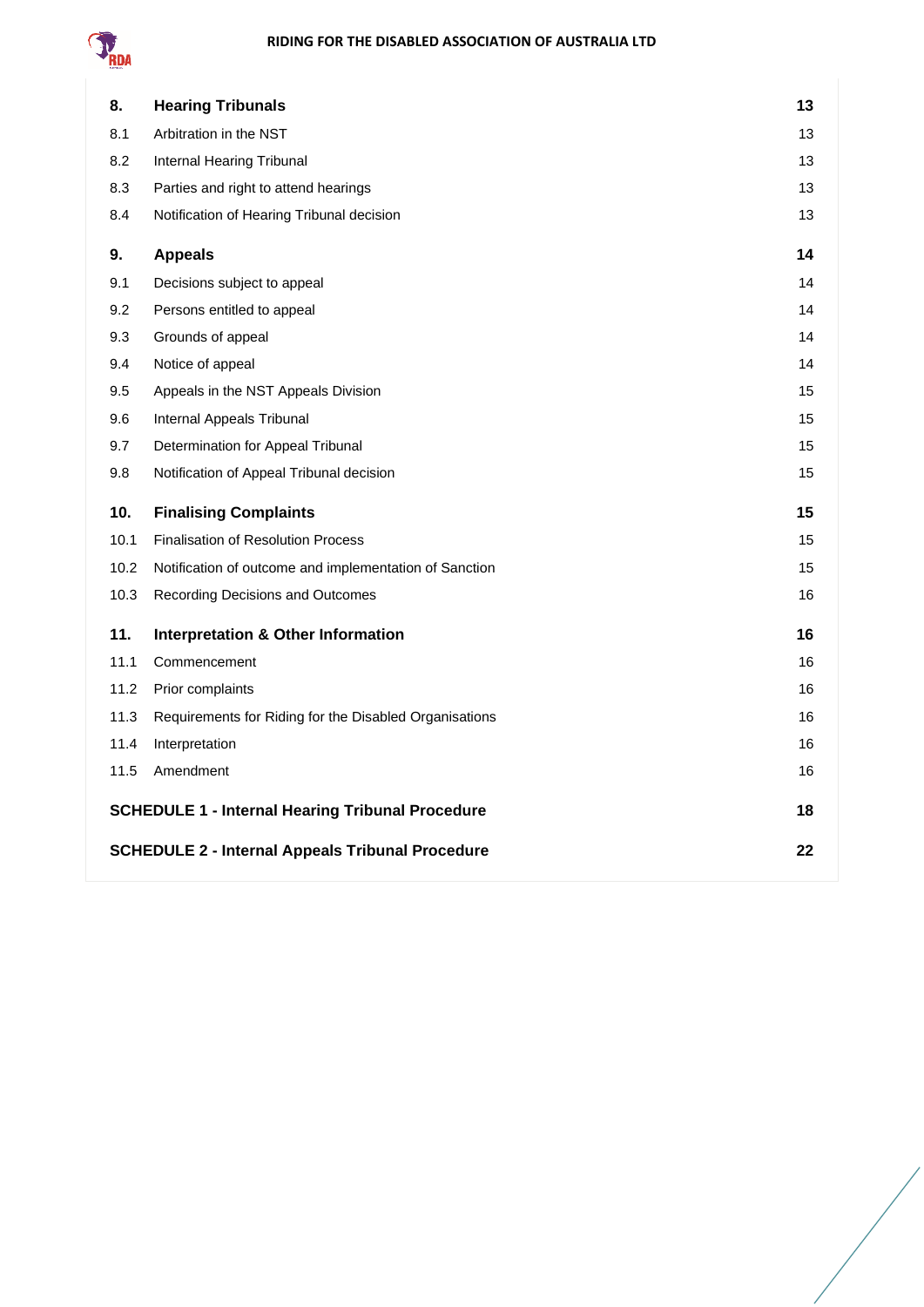

## <span id="page-3-0"></span>**1. Introduction**

The Complaints, Disputes and Discipline Policy:

- is a collaboration between Riding for the Disabled Association of Australia (RDAA), Sport Integrity Australia and the National Sports Tribunal that will provide an independent, transparent, and fair complaint management system for all involved in Riding for the Disabled.
- sets out the process for resolving complaints and disciplinary action arising from an individual or organisation engaging in prohibited conduct under the National Integrity Framework and associated integrity policies including child safeguarding, member protection, competition manipulation, sports wagering and misuse of drugs and medicine.
- only manages complaints in relation to the National Integrity Framework and does not manage complaints in relation to eligibility and selection, competition-related rules, personal grievances, code of conduct or governance matters.

The Complaints, Disputes and Discipline Policy has been designed to ensure sport integrity related complaints are dealt with efficiently and effectively and that all involved in Riding for the Disabled have confidence that prohibited conduct will be managed via the most appropriate resolution and discipline mechanism.

## <span id="page-3-1"></span>**2. Definitions**

**Alleged Breach** has the meaning given in clause [3.2.](#page-5-2)

**Alternative Dispute Resolution** is a collective term for processes, such as mediation, to resolve disputes without the need for litigation that will be applied to resolve the alleged breach in accordance with clause [5.5.](#page-10-2)

**Appeals Tribunal** means the appeals tribunal established under clause [9,](#page-16-0) being either the NST Appeals Division or an Internal Tribunal as provided in this Policy.

**Arbitration** means the hearing and binding determination of a dispute conducted by a Hearings Tribunal or Appeals Tribunal.

**Complaint** means a formal notification of a complaint relating to Prohibited Conduct by a Respondent of an Eligible Policy.

**Complaints Process** means the process of handling and resolving a Complaint under this Policy from the point where the Complaint is received to the finalisation of the Resolution Process.

**Complainant** means a person who or an organisation which makes a Complaint about an Alleged Breach by a Respondent in accordance with this Policy.

**Disciplinary Action** means disciplinary action as set out in the Resolution Process.

**Eligible Policies** means the following RDAA sports integrity-related policies adopted under the National Integrity Framework:

- (a) Child Safeguarding Policy;
- (b) Competition Manipulation and Sport Wagering Policy;
- (c) Improper Use of Drugs and Medicine Policy;
- (d) Member Protection Policy; and
- (e) National Integrity Framework.

**Employment Matter** means a Complaint directly relating to allegations concerning an Employee acting in the course of their employment duties.

**Hearings Tribunal** means the first instance tribunal established under clause [8.1,](#page-15-1) being either the NST General Division or an Internal Tribunal as provided in this Policy.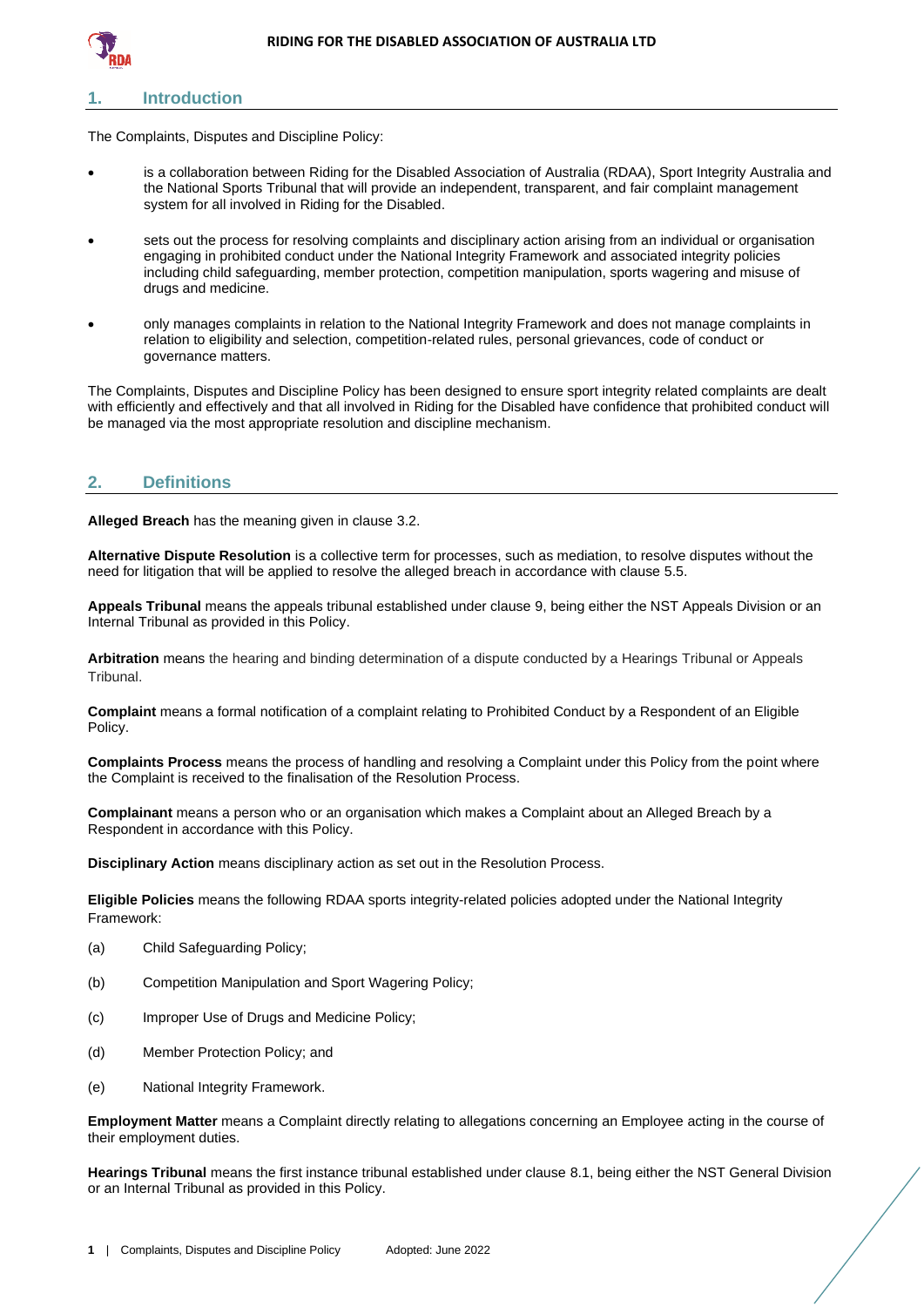

**Legal Practitioner** is a person holding a current practising certificate as a lawyer or barrister in any Australian jurisdiction.

**RDAA Complaint Manager** means the person appointed by RDAA under clause [3.11](#page-7-3) to manage Complaints under this Policy.

**NST** means the National Sports Tribunal.

**NST Eligible Matter** means an Alleged Breach that is a kind of dispute<sup>1</sup> that falls within the jurisdiction of the NST.

**NST Excluded Matter** means an Alleged Breach that is a kind of dispute that is expressly excluded from the NST's jurisdiction.

**NST Legislation** means the *National Sports Tribunal Act 2019* (Cth) (**NST Act**) and all legislative and notifiable instruments adopted under the NST Act<sup>2</sup>.

**Personal Grievance** means any form of grievance between two or more people (including individuals and bodies corporate) that does not concern or allege a breach of an Eligible Policy.

**Policy** means this Complaints, Disputes and Discipline Policy, including any schedules and annexures.

**Prohibited Conduct** means conduct described as such in an Eligible Policy.

**Provisional Action** has the meaning given in clause [5.6.](#page-11-0)

Protected Disclosure means, where a Sport Organisation is a "regulated entity"<sup>3</sup> under the whistleblower laws<sup>4</sup> in the *Corporations Act 2001* (Cth), a disclosure of information to the Sport Organisation that qualifies for protection under those laws<sup>5</sup>.

**Relevant Organisation** has the meaning given in the National Integrity Framework.

**Relevant Person** has the meaning given in the National Integrity Framework.

**Resolution Process** means the chosen process for resolving an Alleged Breach under this Policy, including a Breach Offer.

**Respondent** means the person/s or organisation/s against whom a Complaint has been made.

**Sanction** means a sanction imposed on a Respondent for breaching an Eligible Policy in accordance with clause [7.5.](#page-14-1)

**Riding for the Disabled** means the sport of equestrian activities for people with disabilities, as governed by the RDAA from time to time.

**Sport Integrity Australia** means the non-corporate Commonwealth entity of that name established by the *Sport Integrity Australia Act 2020* (Cth).

**Riding for the Disabled Organisation** has the meaning given in the National Integrity Framework**.**

**Vulnerable Person** means a person who is (a) under the age of 18; or (b) aged 18 or over, but is or may be unable to take care of themselves, or is unable to protect themselves against harm or exploitation, by reason of age, illness, trauma or disability, or any other reason.

 $\overline{\phantom{a}}$ 

<sup>&</sup>lt;sup>1</sup> See NST Legislation for more information.

<sup>2</sup> Such as the *National Sports Tribunal Rule 2020* (Cth), *National Sports Tribunal (Practice and Procedure) Determination 2020* (Cth), *National Sports Tribunal Act 2019 - Principles for Allocating a Member to a Dispute 2020* (Cth), or such other legislative instruments issued under the NST Act from time to time.

<sup>3</sup> Refer to section 1317AAB of the *[Corporations Act 2001](https://www.legislation.gov.au/Details/C2020C00093/Html/Volume_5#_Toc33706032)* (Cth).

<sup>4</sup> As above, Part 9.4AAA.

<sup>5</sup> As above, s 1317AA.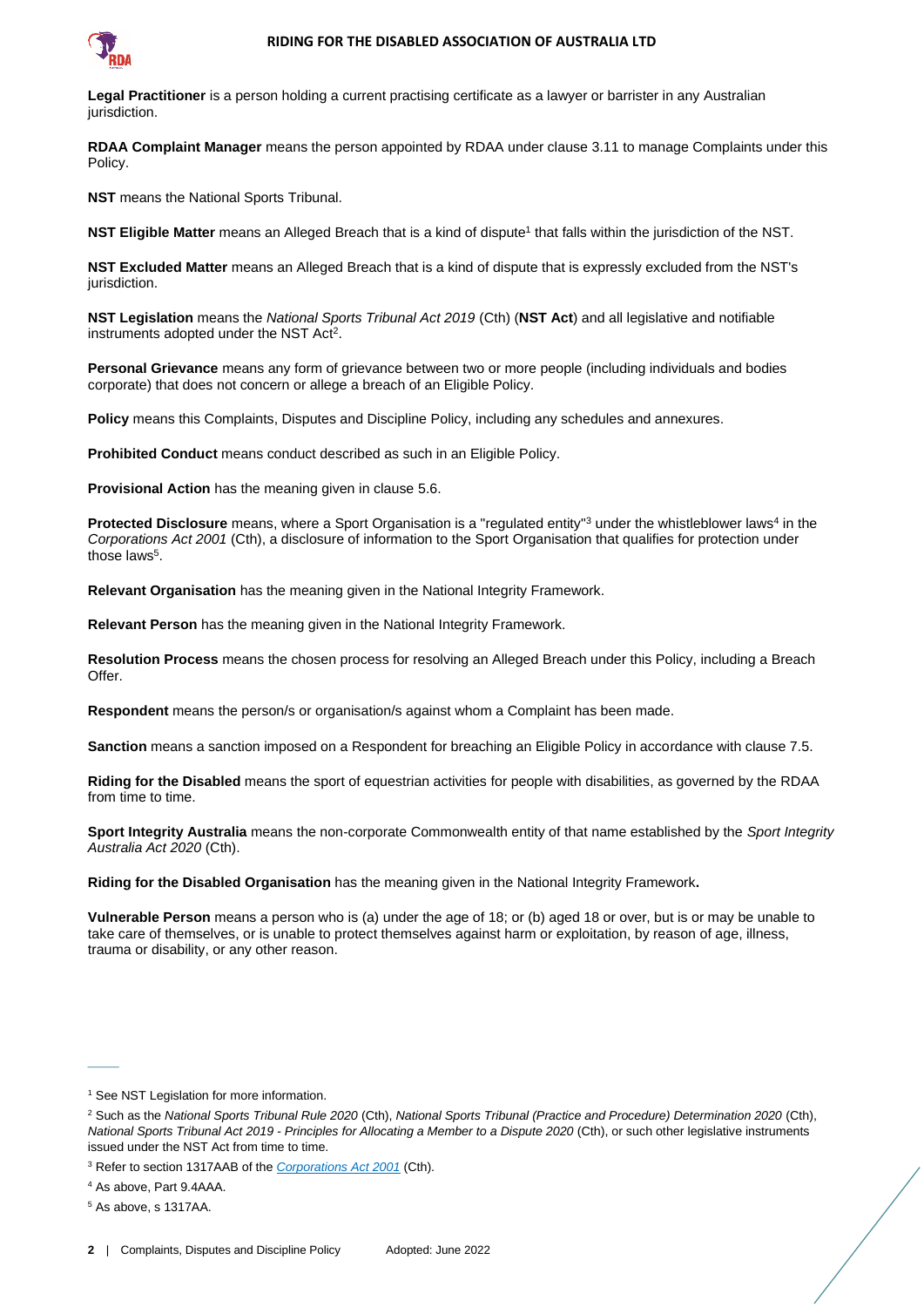

**Whistleblower Policy** means a policy which is compliant with the requirements of section 1317AI (1) of the *Corporations Act 2001* (Cth).

## <span id="page-5-0"></span>**3. Preliminary Matters**

#### <span id="page-5-1"></span>**3.1 What is a Complaint?**

A Complaint means a complaint lodged with Sport Integrity Australia in accordance with clause [4.1](#page-8-3) of this Policy.

#### <span id="page-5-2"></span>**3.2 What is an Alleged Breach?**

An Alleged Breach is an allegation or information that a Relevant Person or Relevant Organisation (including RDAA or Riding for the Disabled Organisations where appropriate) has engaged in Prohibited Conduct under an Eligible Policy but does not include a Complaint that falls under clause [3.3\(](#page-5-3)a).

#### <span id="page-5-3"></span>**3.3 What is not an Alleged Breach?**

- (a) An Alleged Breach does not include an allegation or information:
	- (i) that does not relate to Prohibited Conduct under an Eligible Policy;
	- (ii) that constitutes a Protected Disclosure;
	- (iii) that is solely a Personal Grievance;
	- (iv) that is mischievous, vexatious, or knowingly untrue;
	- (v) that has been the subject of a previous complaint; or
	- (vi) where the Respondent is excluded by clause [3.5.](#page-5-5)
- <span id="page-5-7"></span>(b) A Complaint is not excluded from being an Alleged Breach by clause [3.3](#page-5-3)[\(a\)\(v\)](#page-5-7) if the Complaint contains additional information and evidence that was not known at the time of the original Complaint.

#### <span id="page-5-4"></span>**3.4 Who can be a Complainant?**

A Complainant can be any person or organisation, including RDAA or a Riding for the Disabled Organisation, who has information that an Alleged Breach of an Eligible Policy has occurred.

## <span id="page-5-5"></span>**3.5 Who can be a Respondent?**

- (a) A Respondent must be a Relevant Person or a Relevant Organisation who is bound by the Eligible Policy they are alleged to have breached.
- (b) In accordance with clause 2.1(e) of the National Integrity Framework, a person or organisation who was bound by the Eligible Policy that they are alleged to have breached at the time they allegedly committed the breach who would otherwise cease to have been bound by that Eligible Policy may still be a Respondent if they were bound by the Framework at the time when they became aware that a complaint may be made against them.
- (c) Once a Complaint has been made under this Policy, the Respondent will continue to be bound by this Policy and the relevant Eligible Policy/ies in respect of that Complaint and any related complaint until the Complaints Process has been finalised.
- (d) A Respondent cannot be a person or organisation that RDAA or a Riding for the Disabled Organisation has no jurisdiction over.

#### <span id="page-5-6"></span>**3.6 Standard of Proof**

- (a) Unless otherwise specified, the standard of proof that applies to all decisions made under this Policy (including by a Hearings Tribunal) is "balance of probabilities".
- (b) Where a Respondent has been convicted or found guilty in a criminal, disciplinary or professional proceeding of engaging in conduct which would be a breach of an Eligible Policy, the Respondent is deemed under this Policy to have committed Prohibited Conduct without requiring further investigation.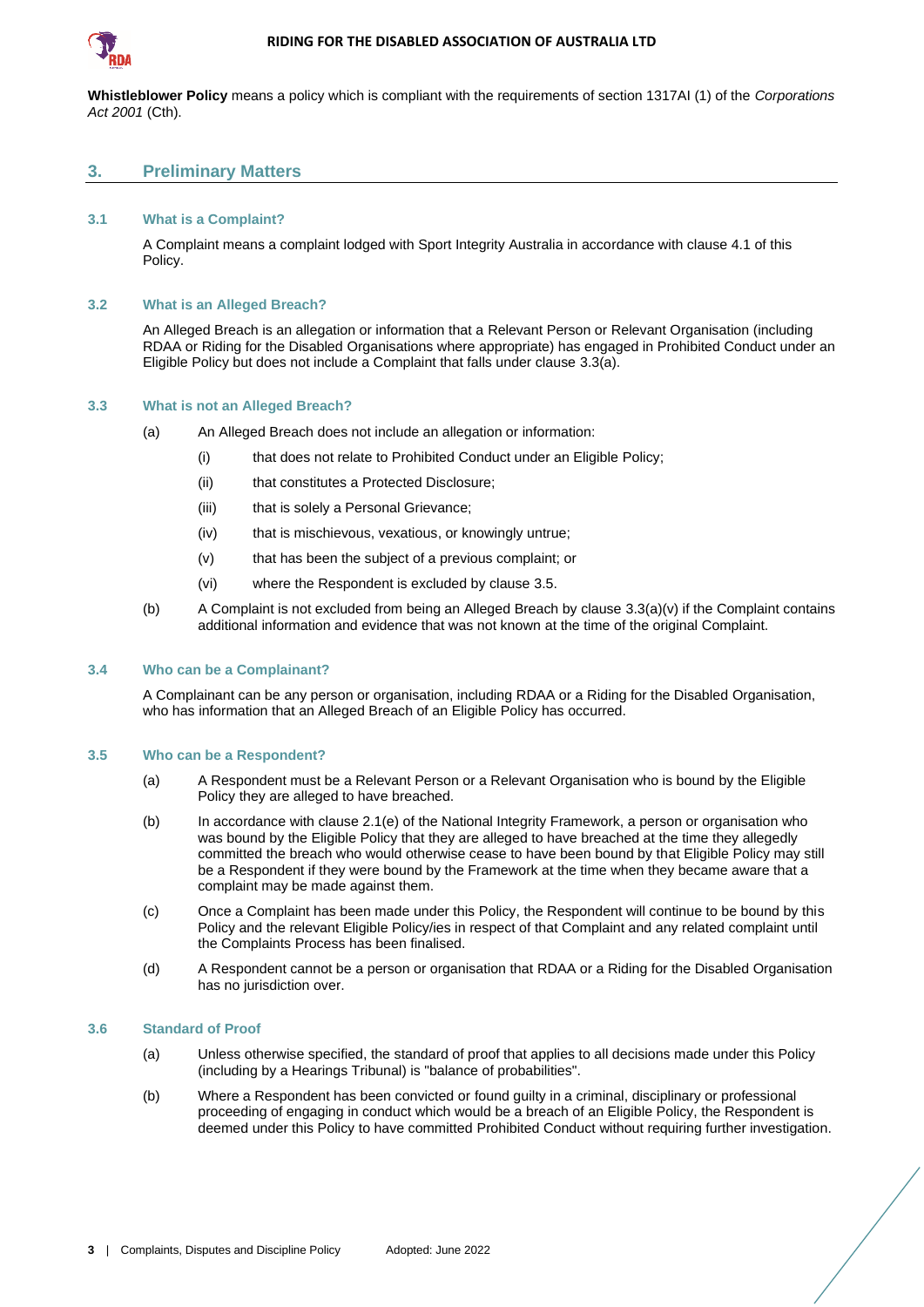

#### <span id="page-6-0"></span>**3.7 Confidentiality**

- (a) All Complaints (and all information disclosed in relation to them), including the outcomes of any Resolution Process, will be kept confidential by Sport Integrity Australia, RDAA and Riding for the Disabled Organisations, and will not be disclosed to any third parties, except as provided in this clause.
- (b) Sport Integrity Australia may make the following disclosures:
	- (i) to RDAA and Riding for the Disabled Organisations in accordance with this Policy;
	- (ii) to the parties to a Complaint (Respondent and the Complainant) to ensure a fair process;
	- (iii) to any person to facilitate the proper handling of the Complaint under this Policy;
	- (iv) in accordance with claus[e 5.1,](#page-8-6) where a Complaint is determined to not be an Alleged Breach under this Policy;
	- (v) to the employer of a Respondent, where Sport Integrity Australia considers it reasonably necessary to allow the employer to take action under and in accordance with the Respondent's employment relationship with the employer;
	- (vi) to external agencies so they can deal with the alleged conduct (e.g., law enforcement agencies, government or regulatory authorities, a child protection agency);
	- (vii) to:
		- (A) Relevant Organisations; or
		- (B) Relevant Persons,

to inform them of relevant Sanctions or Provisional Actions imposed;

- (viii) in accordance with claus[e 3.8,](#page-7-0) where a Sanction is to be publicly disclosed;
- (ix) to any third party, including foreign sporting bodies, law enforcement agencies and government or regulatory authorities, for the primary purpose of:
	- (A) preventing or lessening a risk to the safety, health, or wellbeing of a person; or
	- (B) protecting children participating in a sport; or
	- (C) protecting the safety of participants in a sport;
- (x) in response to a request by a House or a Committee of the Parliament of the Commonwealth of Australia; and
- (xi) as required by law, any court or the NST.
- (c) RDAA and Riding for the Disabled Organisations can make the following disclosures:
	- (i) to the parties to an Alleged Breach (Respondent and the Complainant) in relation to the Resolution Process;
	- (ii) to the employer of a Respondent, in accordance with clause  $5.6(e)5.5(e)$  $5.6(e)5.5(e)$  or as otherwise necessary to allow the employer to take action under and in accordance with the Respondent's employment relationship with the employer where:
		- (A) one or more other employees of the Respondent's employer may be at risk of suffering harm; or
		- (B) the employer may be in breach of an applicable law by failing to take action in relation to the Respondent;
	- (iii) to any person to facilitate the proper handling of the Alleged Breach, including any Provisional Action under this Policy;
	- (iv) to external agencies so they can deal with the alleged conduct (e.g., law enforcement agencies, government or regulatory authorities, a child protection agency);
	- $(v)$  to:
		- (A) Relevant Persons; or
		- (B) other Relevant Organisations,

to inform them of relevant Sanctions or Provisional Actions imposed;

- <span id="page-6-1"></span>(vi) in accordance with claus[e 3.8,](#page-7-0) where a Sanction is to be publicly disclosed;
- <span id="page-6-2"></span>(vii) to any third party for the primary purpose of:
	- (A) preventing or lessening a risk to the safety, health, or wellbeing of a person; or
	- (B) protecting children participating in a sport; or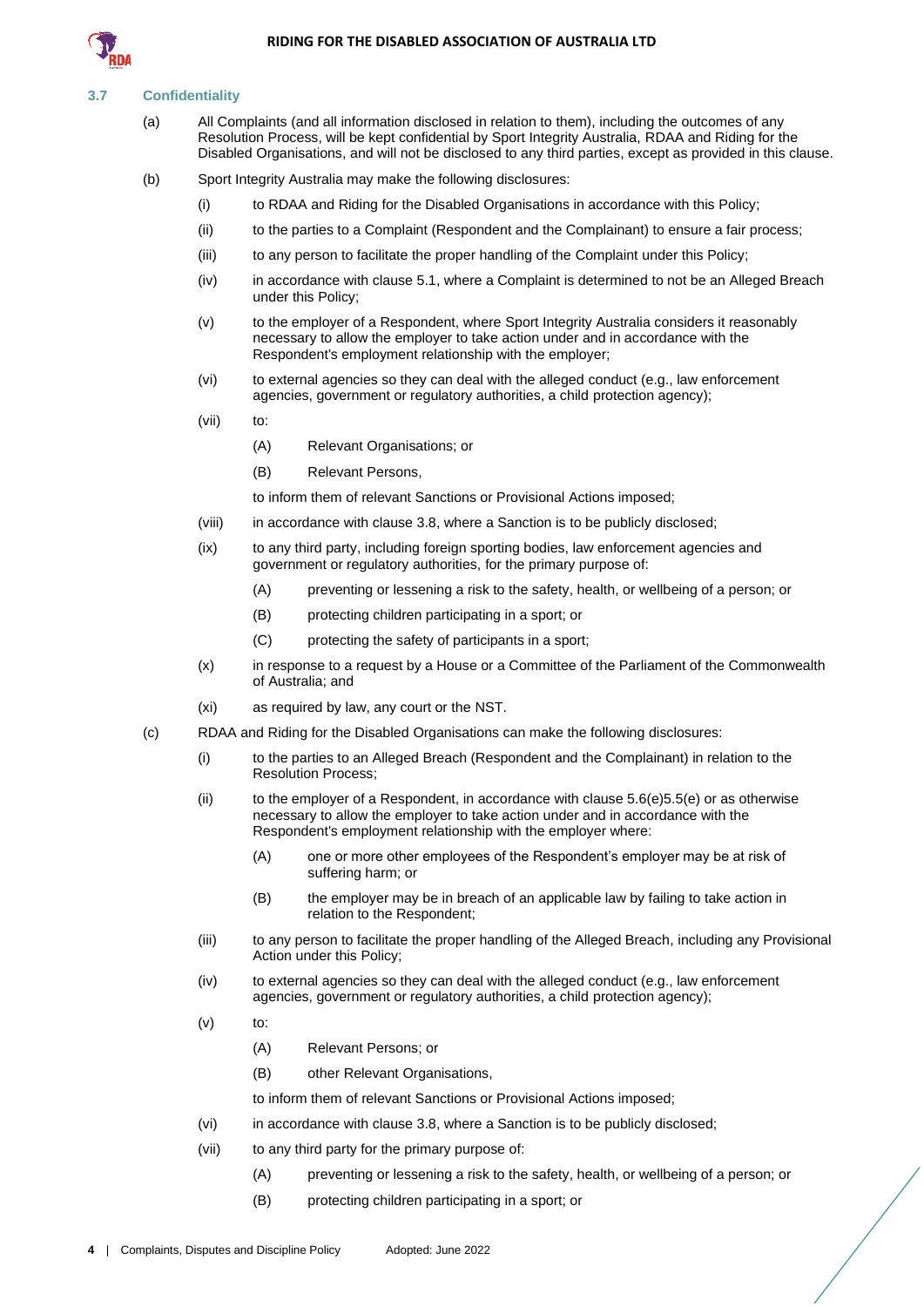



- (C) protecting the safety of participants in a sport; and
- (viii) as required by law, any court or the NST.

## <span id="page-7-4"></span><span id="page-7-0"></span>**3.8 Public disclosure of Sanctions**

- (a) Where an Alleged Breach is found to have been substantiated and Sanctions are imposed, Sport Integrity Australia may give a direction to RDAA that the Sanctions imposed are to be publicly disclosed where Sport Integrity Australia reasonably considers that this is necessary to give full effect to the Sanctions. The direction will include the period for which the Sanction is to remain on the public register. Where the Sanctions are imposed by the NST the public disclosure of the Sanctions will be in accordance with the NST Legislation.
- (b) Sanctions that may be subject to a direction of public disclosure include, but are not limited to:
	- (i) Suspension of membership or from certain activities;
	- (ii) Removal of accreditation; and
	- (iii) Expulsion.
- <span id="page-7-7"></span>(c) RDAA will maintain a register of persons subject to publicly disclosable Sanctions on its website. The public register will include the name of the individual or organisation being sanctioned, the Sanction imposed, and the period of the Sanction. RDAA will remove Sanctions from the public register when the period of disclosure directed by Sport Integrity Australia in accordance with clause [3.8](#page-7-0)[\(a\)](#page-7-4) has expired.
- (d) Details of Breaches will not be published on RDAA's website, but where appropriate, may be disclosed to third parties (such as to the National Sport Organisation for another sport that the individual who committed the Breach is a member of) in accordance with clauses  $3.7(c)(vi)$  $3.7(c)(vi)$  and  $3.7(c)(vii)$  $3.7(c)(vii)$  (as applicable).
- (e) Sanctions will not be publicly disclosed until the Complaint has been finalised in accordance with clause [10.](#page-17-4)

## <span id="page-7-1"></span>**3.9 Failure to cooperate**

- (a) Subject to clause [3.9](#page-7-1)[\(c\),](#page-7-5) persons bound by this Policy must cooperate fully with a Complaints Process they are involved in, including any Resolution Process chosen to resolve an Alleged Breach.
- <span id="page-7-6"></span>(b) Subject to clause [3.9](#page-7-1)[\(c\),](#page-7-5) Sport Integrity Australia, a Hearings Tribunal or an Appeals Tribunal may draw an inference adverse to the Respondent based on a Respondent's failure or refusal, after a request has been made in a reasonable time in advance, to answer any relevant question, provide relevant documentation, and/or participate in the Complaints Process. The Respondent must be made aware of such an inference being drawn in relation to any particular allegation forming part of an Alleged Breach.
- <span id="page-7-5"></span>(c) No individual or organisation bound by this Policy is required to answer a question or provide information where to do so would be a breach of any applicable law, and no adverse inference (such as those in clause [3.9](#page-7-1)[\(b\)\)](#page-7-6) may be drawn where that individual or organisation discloses the relevant law.

## <span id="page-7-2"></span>**3.10 Vulnerable Persons**

- (a) Where a Complainant or Respondent is a Vulnerable Person, the parent or guardian of the Vulnerable Person may act on behalf of the Vulnerable Person and accompany them throughout the Complaints Process, including at any interview, Alternative Dispute Resolution process, or Hearings Tribunal or Appeals Tribunal.
- (b) Sport Integrity Australia, RDAA and Riding for the Disabled Organisations will have regard to the guide entitled "Complaint Handling Guide: Upholding the rights of children and young people" issued by the National Office for Child Safety in managing Complaints made on behalf of or involving Vulnerable Persons, currently available a[t Complaint Handling Guide: Upholding the rights of children and young](https://childsafety.pmc.gov.au/sites/default/files/2020-09/nocs-complaint-handling-guide.pdf)  [people \(pmc.gov.au\),](https://childsafety.pmc.gov.au/sites/default/files/2020-09/nocs-complaint-handling-guide.pdf) or such other guide that may replace it.
- (c) This clause is at all times subject to clauses [8.1\(b\)](#page-15-5) an[d 8.2\(b\)](#page-15-6) of this Policy and clause 15 of [SCHEDULE 1.](#page-20-0)

## <span id="page-7-3"></span>**3.11 Appointment of RDAA Complaint Manager**

- (a) RDAA will appoint a person to be the RDAA Complaint Manager, who will be the person within RDAA with primary responsibility for managing RDAA's obligations under this Policy.
- (b) The RDAA Complaint Manager will be responsible for: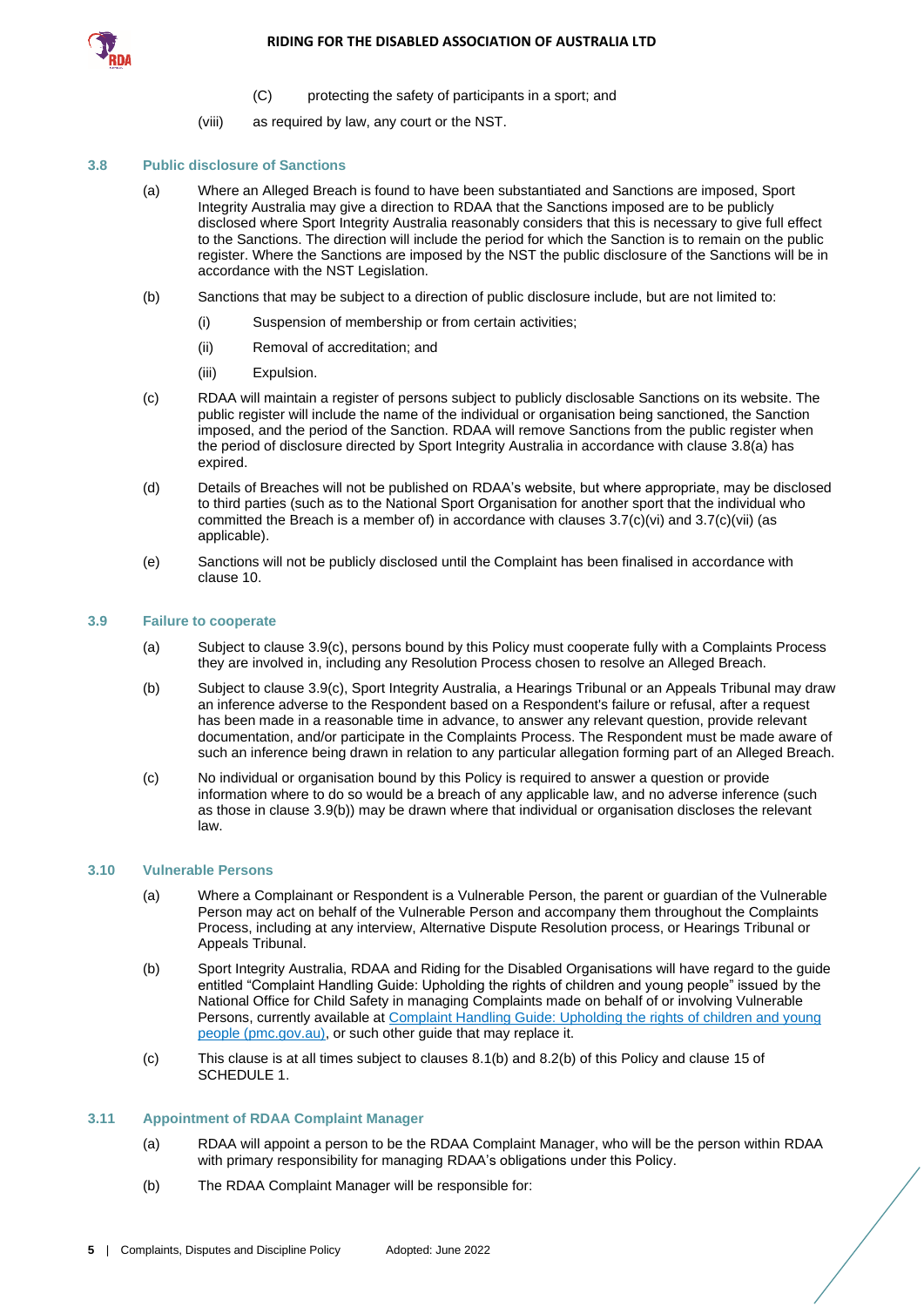

- (i) being the point of contact between RDAA and Sport Integrity Australia in relation to the functions of this Policy;
- (ii) providing information to Sport Integrity Australia as required to enable Sport Integrity Australia to assess Complaints against the initial threshold questions, including membership details of the Complainant and/or Respondent and records of disciplinary history of the Respondent and any other relevant information; and
- (iii) managing the Resolution Process as determined by Sport Integrity Australia.

## <span id="page-8-0"></span>**3.12 Time limits**

Where there is a time limit imposed by this Policy (other than a time limit relating to a Hearing Tribunal or Appeals Tribunal before the NST) and a person requests an extension to that time limit, Sport Integrity Australia or RDAA (as applicable) may at its discretion grant the extension, having regard to any relevant circumstances.

#### <span id="page-8-1"></span>**3.13 Management of Complaints**

- (a) Sport Integrity Australia may, in managing any part of the Complaints Process, seek any assistance from the RDAA Complaint Manager and/or otherwise from RDAA or a relevant Riding for the Disabled Organisation it deems appropriate. Such assistance may include undertaking aspects of the Complaints Process on Sport Integrity Australia's behalf.
- (b) Sport Integrity Australia will maintain oversight over any actions taken on its behalf under this Policy and will retain responsibility for all decisions to be made in relation to the Initial Threshold Questions, Provisional Action, findings, and determinations under clause [6.1,](#page-12-2) Sanctions, and directions relating to public disclosure of Sanctions.

## <span id="page-8-2"></span>**4. How to Make a Complaint**

#### <span id="page-8-3"></span>**4.1 Submitting a Complaint**

- (a) A person, organisation, RDAA or a Riding for the Disabled Organisation may submit a Complaint by completing the Complaint Form and submitting it to Sport Integrity Australia as soon as reasonably possible following the Alleged Breach.
- (b) A Complaint Form may only be submitted on behalf of RDAA or a Riding for the Disabled Organisation by the CEO or equivalent of the organisation.
- (c) A Complaint Form may be submitted by a parent or guardian on behalf of a Vulnerable Person.
- (d) A Complaint Form cannot be submitted anonymously.
- (e) Sport Integrity Australia will acknowledge receipt of the Complaint Form**.**

## <span id="page-8-4"></span>**4.2 Withdrawing a Complaint**

- (a) A Complainant may withdraw their Complaint at any time before Sport Integrity Australia makes a finding under claus[e 6.1.](#page-12-2)
- (b) Withdrawing a Complaint must be done by writing to Sport Integrity Australia from the same contact address used in the Complaints Form, or another contact address that has been previously notified to Sport Integrity Australia during the Complaints Process.

## <span id="page-8-5"></span>**5. Complaint Assessment**

#### <span id="page-8-7"></span><span id="page-8-6"></span>**5.1 Initial Threshold Questions/ Determining whether the Complaint is in-scope**

- <span id="page-8-8"></span>(a) Upon receipt of a Complaint Form, Sport Integrity Australia must initially determine whether:
	- (i) (if RDAA has a Whistleblower Policy) the Complaint is a Protected Disclosure, in which case it must be dealt with under the relevant Riding for the Disabled Organisation Whistleblower Policy;
	- (ii) the Complaint is solely a Personal Grievance;
	- (iii) the Complaint is not an Alleged Breach of an Eligible Policy;
	- (iv) the Complaint is mischievous, vexatious, or knowingly untrue;
	- (v) the Respondent is not an eligible Respondent as outlined in clause [3.5;](#page-5-5)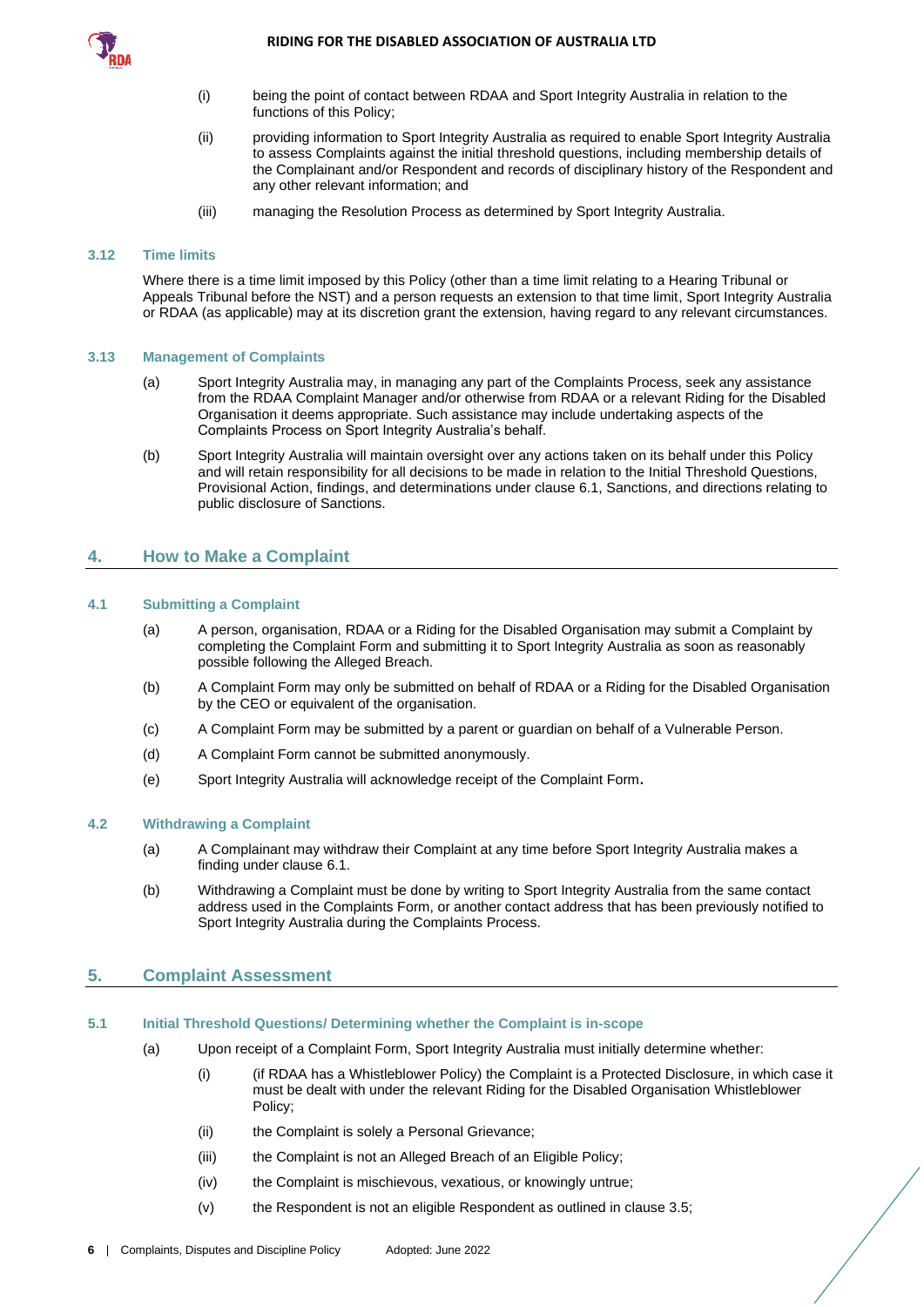<span id="page-9-4"></span><span id="page-9-3"></span>

- (vi) the Complaint is primarily an Employment Matter;
- (vii) the Complaint relates to Prohibited Conduct under an Eligible Policy which also falls under another RDAA policy; or
- (viii) the Complaint requires mandatory reporting to occur under Australian Child Protection Legislation or other laws, in which case Sport Integrity Australia must do so in accordance with the Child Safeguarding Policy<sup>6</sup>.
- <span id="page-9-2"></span>(b) Subject to claus[e 5.1](#page-8-6)[\(e\),](#page-9-1) if the Complaint falls within any of the circumstances set out in clause [5.1\(a\)\(i\)](#page-8-7) t[o \(v\),](#page-8-8) the process under this Policy is permanently discontinued.
- $(c)$  If a Complaint falls within the circumstances set out in clause  $5.1(a)(viii)$ , it will be handled in accoRDAAnce with claus[e 5.4.](#page-10-1)
- (d) Sport Integrity Australia may refer Complaints that fall under clauses [5.1\(a\)\(i\)](#page-8-7) t[o \(v\)](#page-8-8) to RDAA or a Riding for the Disabled Organisation to be dealt with under the appropriate process.
- <span id="page-9-1"></span>(e) In assessing a Complaint that falls under clauses  $5.1(a)(vi)$  $5.1(a)(vi)$  or  $(a)(vii)$ , Sport Integrity Australia will undertake a risk assessment which considers the following:
	- (i) the overall risk to the Riding for the Disabled; and
	- (ii) whether the Respondent is engaged or accredited by RDAA or a Member Organisation in any capacity other than as an employee.
- <span id="page-9-5"></span>(f) After undertaking the assessment in clause [5.1](#page-8-6)[\(e\)](#page-9-1) and at Sport Integrity Australia's discretion, Complaints that fall under claus[e 5.1\(a\)\(vi\)](#page-9-3) o[r \(vii\)](#page-9-4) may be referred to RDAA or a Riding for the Disabled Organisation to be dealt with under the appropriate process, which for Employment Matters includes the human resources policies of the Respondent's employer, in which case the process under this Policy is permanently discontinued, or they may be deemed to be Alleged Breaches within scope of this Policy and assessed in accordance with this Policy.
- (g) A determination by Sport Integrity Australia under clause [5.1](#page-8-6)[\(f\)](#page-9-5) to deem an Employment Matter to be an Alleged Breach within scope of this Policy does not preclude the employer of the Respondent from taking its own separate action under and in accordance with the Respondent's employment relationship with the employer. Any such action may be taken in addition to any action taken by Sport Integrity Australia under this Policy.

## <span id="page-9-0"></span>**5.2 Notification to Parties**

 $\overline{\phantom{a}}$ 

- (a) Sport Integrity Australia will communicate with the Complainant and the Respondent at appropriate intervals throughout the Complaints Process to keep them informed about the process until a Resolution Process has been chosen or the Complaints Process is otherwise discontinued, including:
	- (i) notifying the Complainant of whether the Complaint satisfies the Initial Threshold Questions, including whether it has been referred back to RDAA or a Riding for the Disabled Organisation or to an external referral organisation;
	- (ii) after a Complaint is determined to have satisfied the Initial Threshold Questions and when Sport Integrity Australia considers that it is appropriate to do so, notifying the Respondent that a Complaint has been made against them;
	- (iii) notifying the Respondent of any Provisional Actions to be put in place;
	- (iv) notifying both the Complainant and the Respondent if the Complaint is referred to Alternative Dispute Resolution under clause [5.5;](#page-10-2)
	- (v) notifying both the Complainant and the Respondent of the Resolution Process chosen; and
	- (vi) providing a Breach Notice to the Respondent.
- (b) The Respondent will not be entitled to a copy of the Complaint Form as submitted by the Complainant but will be provided with a summary of the Alleged Breach(es) and sufficient details of the Complaint to allow them to respond. Both the Complainant and the Respondent will be informed of any relevant additional information that becomes known as part of the assessment process and provided with a reasonable opportunity to respond.
- (c) RDAA will be responsible for communicating with the Respondent throughout the Resolution Process and will notify both the Complainant and the Respondent of the outcome of the Complaints Process when it has been finalised in accordance with clause [10.](#page-17-4)

<sup>6</sup> Refer to the "Responding to Child Abuse Allegations" attachment to the Child Safeguarding Policy.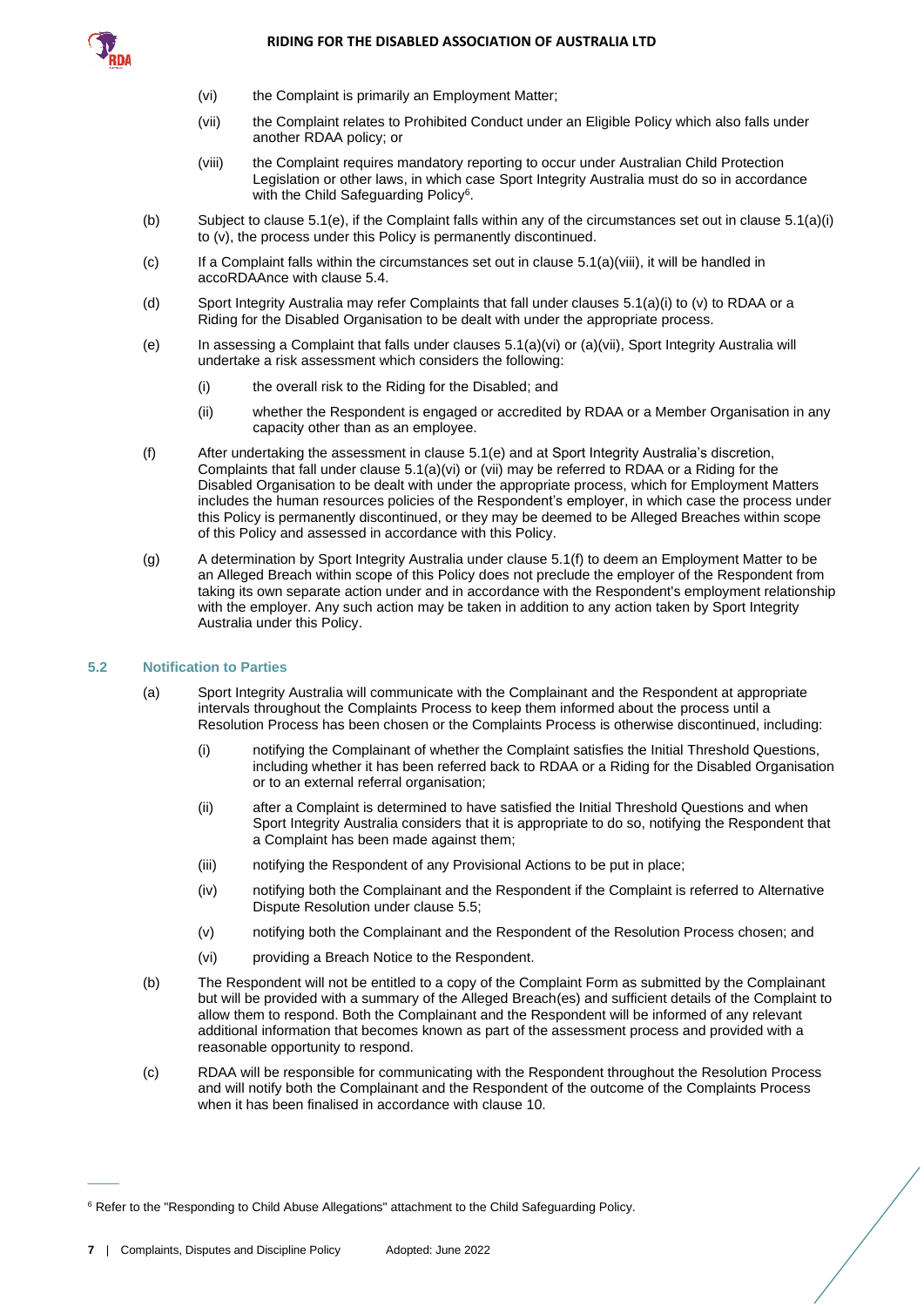

#### <span id="page-10-0"></span>**5.3 Assessment**

- (a) If a Complaint is found to have met the Initial Threshold Questions and is not permanently discontinued, Sport Integrity Australia will undertake an assessment and may collect further information to determine:
	- (i) if the Complaint is an Alleged Breach; and
	- (ii) if so, the most appropriate Resolution Process to deal with the Complaint.
- (b) Subject to [5.3](#page-10-0)[\(d\),](#page-10-4) an assessment may be conducted in such manner as determined by Sport Integrity Australia in its absolute discretion. Sport Integrity Australia may, on the basis of the assessment, make findings as to whether the Standard of Proof has been met in respect of the Alleged Breach.
- (c) This assessment may or may not involve formal interviews and collection of additional evidence at Sport Integrity Australia's discretion.
- <span id="page-10-4"></span>(d) In conducting assessments, Sport Integrity Australia will comply with the rules of procedural fairness and will provide both the Complainant and the Respondent a reasonable opportunity to be heard.

#### <span id="page-10-1"></span>**5.4 External Referral**

- (a) Sport Integrity Australia may, at any time before or while dealing with a Complaint under this Policy, refer the Complaint to a relevant external organisation (this may include a law enforcement agency, government or regulatory authority or child protection agency).
- (b) If an external referral is made, Sport Integrity Australia may suspend the Complaints Process pending external resolution. Sport Integrity Australia shall inform the Complainant of any such decision unless directed not to do so by the external referral organisation.
- (c) If the Resolution Process is suspended due to an external referral, Sport Integrity Australia must determine whether any Provisional Action should be taken against the Respondent under clause [5.6.](#page-11-0)
- (d) If the Complaint is not resolved by the external referral organisation and is referred back to Sport Integrity Australia, Sport Integrity Australia may resume the Complaints Process.

#### <span id="page-10-5"></span><span id="page-10-2"></span>**5.5 Referral to Alternative Dispute Resolution**

- (a) At any time after determining that the Complaint satisfies the Initial Threshold Questions but before making a finding in accordance with clause 6.1, Sport Integrity Australia may, where it considers it appropriate to do so, refer the Complainant and the Respondent to Alternative Dispute Resolution and direct the RDAA Complaint Manager to coordinate the process.
- (b) RDAA, the Respondent or the Complainant may, at any time before a finding is made under clause [6.1,](#page-12-2) request that Sport Integrity Australia refer a matter to Alternative Dispute Resolution and Sport Integrity Australia may refer the matter under claus[e 5.5\(a\)](#page-10-5) if it considers it appropriate to do so.
- (c) An Alternative Dispute Resolution process may include:
	- (i) Mediation;
	- (ii) Conciliation; or
	- (iii) Case Appraisal (only at the NST).
- (d) In accordance with claus[e 5.5](#page-10-2)[\(e\),](#page-10-3) the Alternative Dispute Resolution process will be facilitated by:
	- (i) The NST if the Alternative Dispute Resolution process can be facilitated by the NST;
	- (ii) Where the Alternative Dispute Resolution process cannot be facilitated by the NST, by:
		- (A) RDAA;
		- (B) Riding for the Disabled Organisation; or
		- (C) An independent third- party provider.
- <span id="page-10-3"></span>(e) In order to implement the Alternative Dispute Resolution process, the RDAA Complaint Manager will:
	- (i) if the matter is an NST Eligible Matter, make an application to the NST for mediation, conciliation, or case appraisal of the Alleged Breach;
	- (ii) if the matter is neither an NST Eligible or NST Excluded Matter, apply to the NST CEO for approval of the dispute to be referred to the NST for Alternative Dispute Resolution, failing which it will be dealt with under (iii); or
	- (iii) refer the Complaint to Alternative Dispute Resolution facilitated by RDAA, a Riding for the Disabled Organisation or a third-party provider.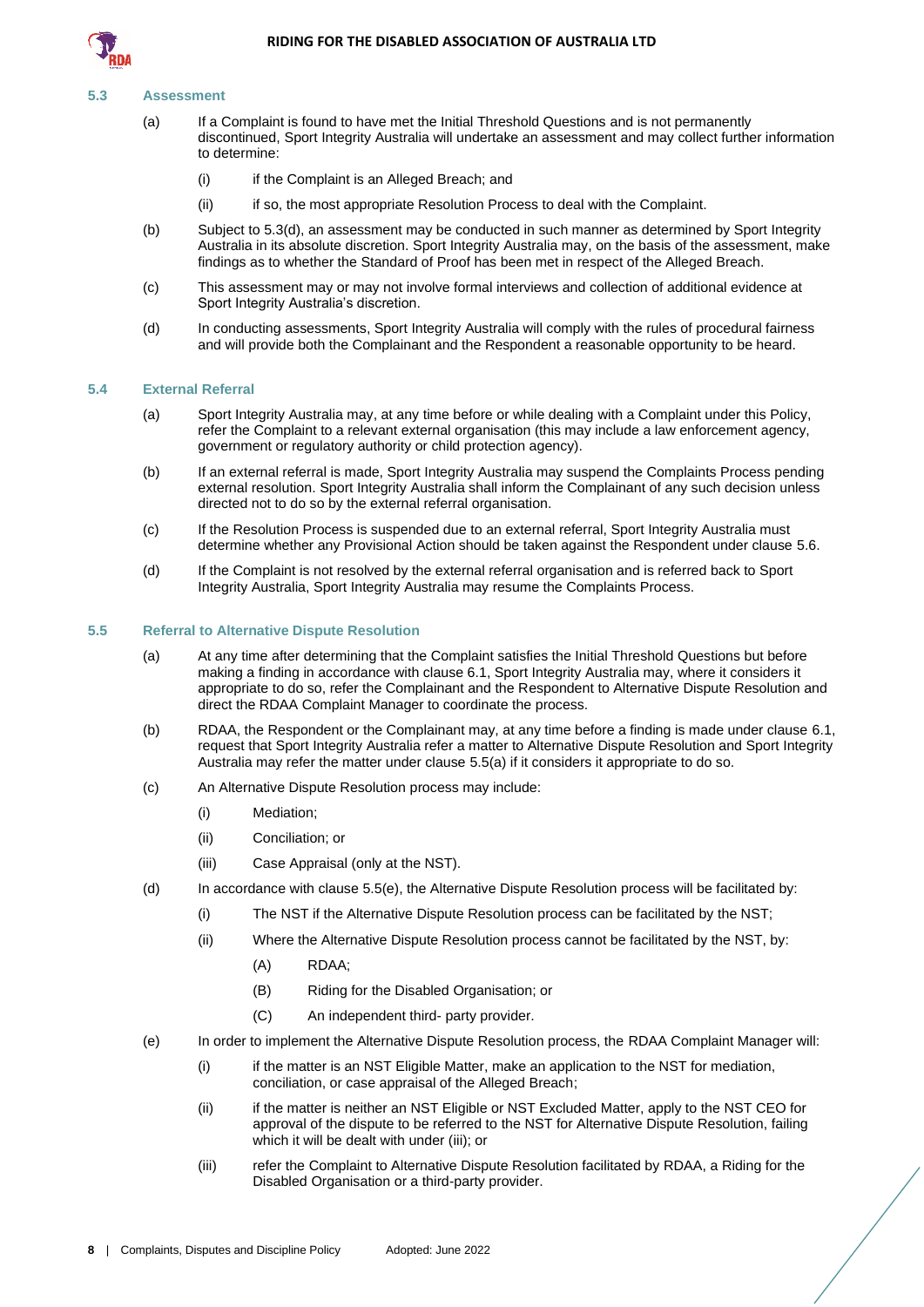

- (f) The parties to an Alternative Dispute Resolution process will be the Complainant, the Respondent, and RDAA or a Riding for the Disabled Organisation (the Parties). Additional persons may participate in exceptional circumstances and only if the facilitator of the Alternative Dispute Resolution process deems it appropriate.
- (g) The Parties are required to participate in the Alternative Dispute Resolution process in good faith.
- (h) Where the Alternative Dispute Resolution process is facilitated by the NST:
	- (i) RDAA is responsible for making the application and paying the application fee; and
	- (ii) The procedure will be in accordance with the NST Legislation.
- (i) Where the Alternative Dispute Resolution process is facilitated by RDAA, a Riding for the Disabled Organisation or a third-party provider:
	- (i) RDAA is responsible for paying the appointed facilitator's fee, if any; and
	- (ii) The procedure will be in accordance with the rules prescribed by those bodies, as the case may be.
	- (j) An Alleged Breach will be finalised through Alternative Dispute Resolution where RDAA, the Complainant and the Respondent execute a written agreement as to an outcome.
	- (k) If the Complaint of an Alleged Breach is resolved through Alternative Dispute Resolution, the RDAA Complaint Manager must proceed to finalising the complaint in accordance with clause [10.](#page-17-4)
	- (l) If:
		- (i) either the Complainant or the Respondent fails and/or refuses to participate in the Alternative Dispute Resolution Process; or
		- (ii) Alternative Dispute Resolution does not resolve the Complaint,

the RDAA Complaint Manager must refer the Alleged Breach back to Sport Integrity Australia, who will resume the Complaints Process.

## **5.6 Provisional Action**

 $\overline{\phantom{a}}$ 

- <span id="page-11-0"></span>(a) Where the Alleged Breach involves behaviour that:
	- (i) may be "Prohibited Conduct" under the Child Safeguarding Policy; and/or
	- (ii) has or may result in, serious criminal charges<sup>7</sup> being laid against the Respondent; and/or
	- (iii) suggests there is a further or ongoing risk of harm being suffered by one or more persons involved in the Sport,

Sport Integrity Australia, in its absolute discretion, will determine whether any Provisional Action(s) will be taken.

- (b) Provisional Action includes, but is not limited to, suspension, restriction of duties or temporary redeployment, suspension or restriction of rights, privileges and benefits, or any other action(s) at the discretion of Sport Integrity Australia, including seeking advice from RDAA.
- (c) Sport Integrity Australia will notify the RDAA Complaint Manager of any Provisional Action to be imposed on a Respondent and the RDAA Complaint Manager will ensure that the RDAA:
	- (i) implements; or
	- (ii) where the Provisional Action is not under the direct control of RDAA, facilitates the implementation of,

the Provisional Action as soon as reasonably possible.

(d) In the event that Provisional Action is imposed a Respondent may seek to have that decision reviewed only by an expedited hearing convened in accordance with clause 8. An expedited hearing convened under this clause shall only consider the decision to impose the Provisional Action and will not consider the merits of the Complaint.

 $7$  A "serious criminal charge" is a charge under any Commonwealth or State/Territory criminal law that is punishable by imprisonment for a maximum period of five years or more. Such offences include (but are not limited to) recklessly, negligently, or intentionally causing injury, indecent assault, theft, possession of child pornography, manslaughter, rape, sexual penetration of a child, sexual assault, drug trafficking,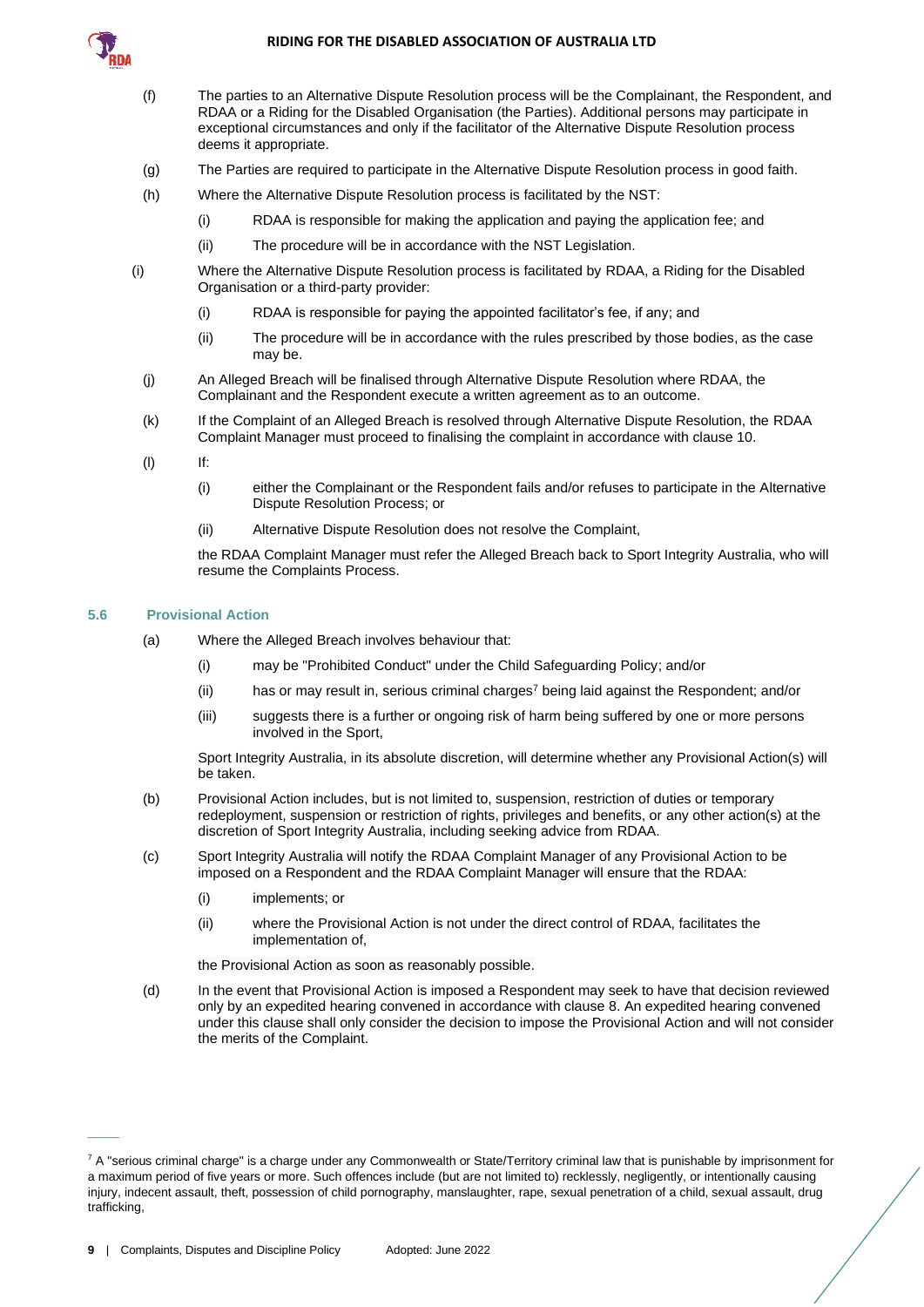

- <span id="page-12-4"></span>(e) Where Sport Integrity Australia determines that Provisional Action will be taken in relation to an Employment Matter deemed to be an Alleged Breach within scope of this Policy in accordance with clause [5.1\(f\)](#page-9-5) Sport Integrity Australia will provide the RDAA Complaint Manager with all necessary information relating to that Employment Matter, which will be provided to the Respondent's employer within a timely manner, to allow that employer to:
	- (i) implement the Provisional Action in accordance with its obligations to the Respondent;
	- (ii) determine whether separate action will be taken under the Respondent's employment with the employer; and
	- (iii) if deemed necessary by the employer, take all relevant action in relation to the Employment Matter under the Respondent's employment with the employer.

## <span id="page-12-0"></span>**5.7 Unreasonable demands/behaviours**

- (a) Where a Complainant makes unreasonable demands or exhibits unreasonable behaviour, such as:
	- (i) raising the same issues, which have previously been reported, without presenting new evidence;
	- (ii) unreasonable persistence regarding outcomes;
	- (iii) unreasonable demands relating to timeframes for resolutions;
	- (iv) being rude, aggressive, or abusive towards Sport Integrity Australia or RDAA staff,

Complaints may not be acknowledged and RDAA or Sport Integrity Australia may exercise discretion to minimise or control its dealings with the Complainant. The Complainant will be given clear advice and reasons why.

## <span id="page-12-1"></span>**6. Assessment Findings and Determination**

## <span id="page-12-2"></span>**6.1 Findings and Determination of Sport Integrity Australia**

- (a) After conducting its Assessment of a Complaint under claus[e 5.3,](#page-10-0) Sport Integrity Australia will:
	- (i) make findings as to whether, to the requisite Standard of Proof, the Alleged Breach is:
		- (A) substantiated;
		- (B) unsubstantiated; or
		- (C) unable to be substantiated.
		- (ii) make a determination as to the Resolution Process to be applied, which will be:
			- (A) No Further Action; or
			- (B) Breach Notice.
- <span id="page-12-6"></span><span id="page-12-5"></span>(b) Sport Integrity Australia will notify the Complainant, the RDAA Complaint Manager and the Respondent of its findings and determination under this clause.

#### <span id="page-12-7"></span><span id="page-12-3"></span>**6.2 RDAA to manage Resolution Process**

- (a) RDAA must implement the Resolution Process as determined by Sport Integrity Australia.
- (b) RDAA, at its discretion, may delegate the management of the Resolution Process to another Riding for the Disabled Organisation. When determining if the Resolution Process should be delegated, RDAA must consider:
	- (i) any conflict of interest that may arise if the Resolution Process were to be managed at the Riding for the Disabled Organisation level;
	- (ii) the nature and seriousness of the Alleged Breach;
	- (iii) whether the matter would best be resolved through the NST, which would require RDAA to remain a party to the proceedings; and
	- (iv) the capacity of the Riding for the Disabled Organisation to manage the Resolution Process.
- (c) The RDAA Complaint Manager is responsible for communicating with the Complainant, Respondent, Sport Integrity Australia and RDAA and/or Riding for the Disabled Organisations (where applicable) and for ensuring that the Resolution Process is implemented.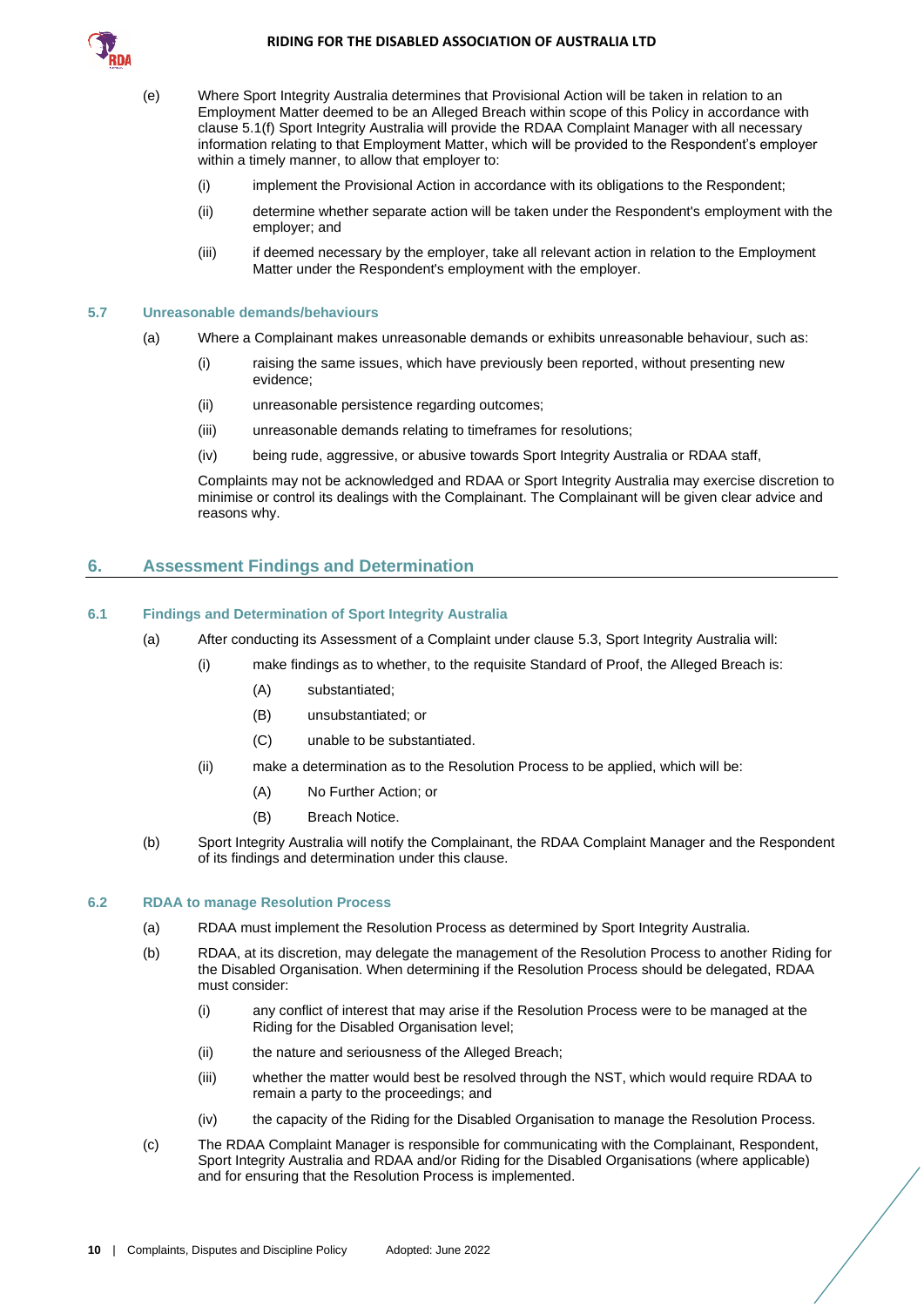

## <span id="page-13-0"></span>**7. Resolution Process**

## <span id="page-13-1"></span>**7.1 No Further Action**

- (a) Where Sport Integrity Australia has made a determination of No Further Action and has notified the parties of this determination under claus[e 6.1\(a\)\(ii\)\(A\),](#page-12-5) the RDAA Complaint Manager:
	- (i) is not required to also notify the Parties of this outcome under claus[e 5.2;](#page-9-0) and
	- (ii) shall keep a record of the Complaint as per clause [10.3.](#page-18-0)

#### <span id="page-13-4"></span><span id="page-13-2"></span>**7.2 Breach Notice**

- (a) Where Sport Integrity Australia has made a determination of Breach Notice and has notified the parties of this determination under clause [6.1\(a\)\(ii\)\(B\),](#page-12-6) Sport Integrity Australia will make a recommendation to the RDAA as to:
	- (i) the Alleged Breach;
	- (ii) whether or not a Sanction is to be imposed on the Respondent and if so, the Sanction;
	- (iii) whether or not a reduced Sanction should be offered to the Respondent, and if so, the reduced Sanction; and
	- (iv) whether or not the Sanction is to be publicly disclosed in accordance with clause [3.8.](#page-7-0)
- (b) RDAA will adopt and implement Sport Integrity Australia's recommendation under clause [7.2\(a\).](#page-13-4)
- (c) Sport Integrity Australia will then issue the Respondent with a Breach Notice. The Breach Notice will:
	- (i) notify the Respondent of the Alleged Breach, including the alleged conduct and relevant section(s) of the Eligible Policy;
	- (ii) state the proposed Sanction for the Alleged Breach, and if applicable, any proposed discounted Sanction;
	- (iii) state that the Sanction is to be publicly disclosed (if applicable);
	- (iv) state that the Respondent has a right to a hearing in relation to the Alleged Breach and/or the proposed Sanction;
	- (v) state that the Respondent may admit the Alleged Breach, waive their right to a hearing and accept the proposed Sanction or the proposed discounted Sanction (if applicable);
	- (vi) state that if the Respondent does not respond within 14 days of receipt of the Breach Notice, they will be deemed to have admitted the Alleged Breach, waived their right to a hearing and accepted the proposed Sanction;
	- (vii) state that any response to the Breach Notice must be made to RDAA, and provide the Respondent with the contact details of the RDAA Complaint Manager; and
	- (viii) be provided to the Respondent, RDAA, and (if applicable) Riding for the Disabled Organisation (if applicable).
- <span id="page-13-5"></span>(d) In response to a Breach Notice, a Respondent may:
	- (i) admit the Alleged Breach, waive their right to a hearing and accept the proposed Sanction or proposed reduced Sanction (if applicable);
	- (ii) dispute the Alleged Breach and/or the proposed Sanction, in which case the Alleged Breach will be referred to a Hearing Tribunal under this Policy; or
	- (iii) not respond, in which case they will be deemed to have admitted the Alleged Breach, waived their right to a hearing and accepted the proposed Sanction.
	- (iv) A Respondent has 14 days from receipt of the Breach Notice to notify the RDAA Complaints Manager of their decision.

#### <span id="page-13-3"></span>**7.3 Resolution without a hearing**

Where a Respondent admits the Alleged Breach (thereafter, a Breach), waives their right to a hearing and accepts the Sanction, or is deemed to have done so, the RDAA Complaint Manager must take all necessary steps to impose and implement the Sanction (if applicable), and proceed to finalising the Complaint in accordance with clause [10.](#page-17-4)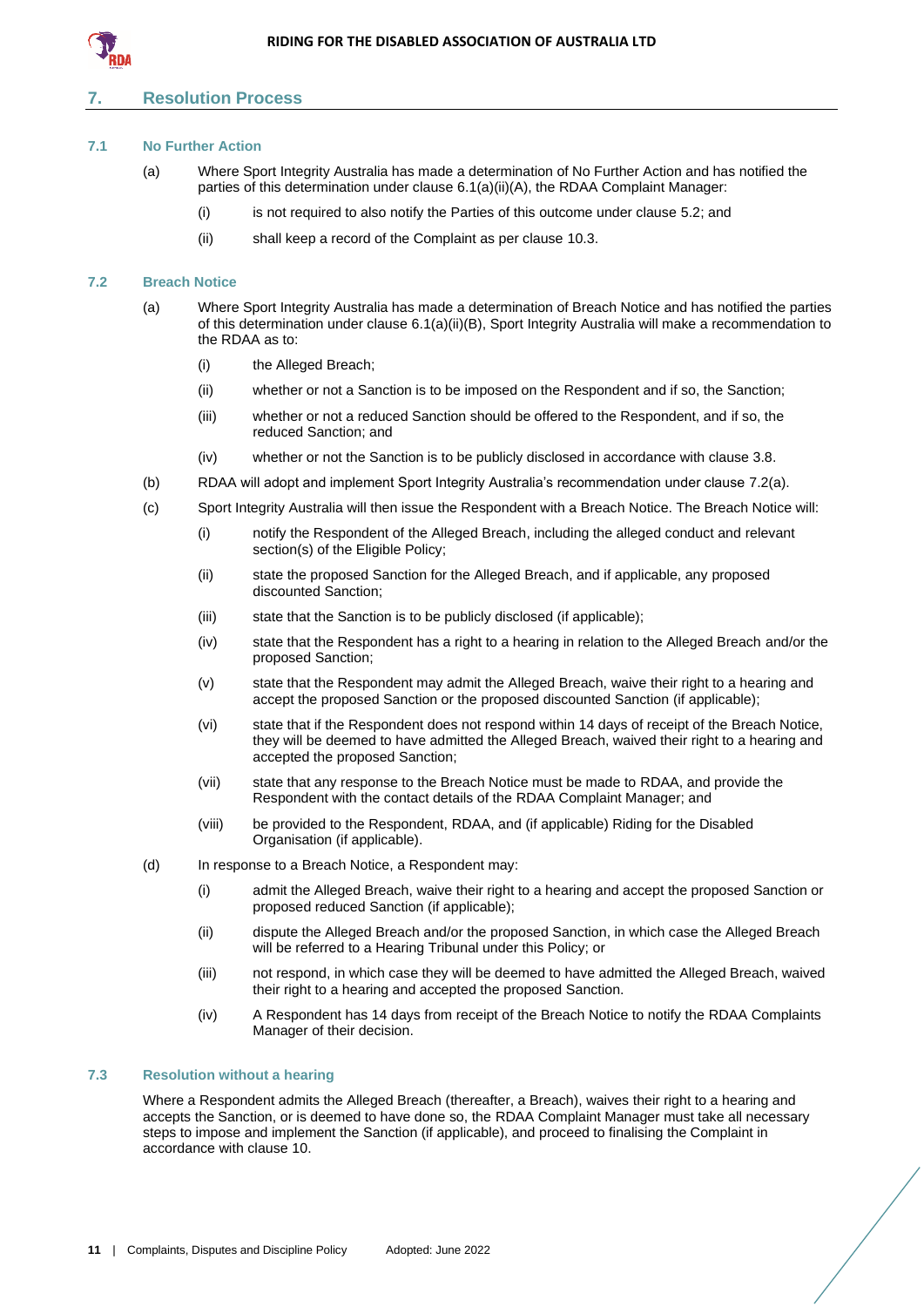

#### <span id="page-14-0"></span>**7.4 Referral to a hearing**

- (a) If the Respondent disputes the Alleged Breach and/or Sanction, the RDAA Complaint Manager must:
	- (i) if an NST Eligible Matter, refer the Alleged Breach to the NST General Division for arbitration;
	- (ii) if neither an NST Eligible or NST Excluded Matter, apply to the NST CEO for approval for the matter to be arbitrated in the NST General Division, failing which it must be dealt with under (iii); or.
	- (iii) refer the Alleged Breach to an Internal Hearing Tribunal, either at the RDAA level or Riding for the Disabled Organisation level.
- (b) If a Riding for the Disabled Organisation and/or RDAA is a Respondent, the RDAA Complaint Manager will in the first instance apply to the NST General Division for arbitration either under (i) or (ii), failing which an Internal Hearing Tribunal at the RDAA level will be convened.
- (c) Where an application to the NST for arbitration is made, RDAA is responsible for making the application and paying any application and service fees to the NST, even if the matter has been delegated under claus[e 6.2\(b\).](#page-12-7) The charges may be apportioned in accordance with the NST Legislation.
- (d) The RDAA Complaint Manager must notify Sport Integrity Australia if the matter is referred to a hearing under this clause.

#### <span id="page-14-1"></span>**7.5 Sanctions**

- (a) Where a Respondent is found to have committed a Breach of an Eligible Policy, Sport Integrity Australia, or a Hearing Tribunal (if applicable) may subject to claus[e 7.5](#page-14-1)[\(b\),](#page-14-2) determine to impose a Sanction on that Respondent.
- <span id="page-14-2"></span>(b) Sport Integrity Australia or a Hearing Tribunal (as applicable) is not permitted to issue a Sanction in relation to the Respondent's employment that may only lawfully be imposed by the Respondent's employer (including, but not limited to, termination or suspension of the Respondent's employment with their employer, demotion of the Respondent and a verbal or written warning regarding the Respondent's breach of their employment agreement).
- (c) Subject to claus[e 7.5](#page-14-1)[\(b\),](#page-14-2) the Sanction may include any of the following measures (but is not limited to these measures), or any combination of such:
	- (i) a reprimand or warning;
	- (ii) verbal or written apology;
	- (iii) direction to attend counselling or training to address their behaviour;
	- (iv) suspended Sanction and/or good behaviour period;
	- (v) removal of accreditation;
	- (vi) removal or withdrawal of awards or achievements (such as life membership);
	- (vii) exclusion from a particular event or events, competition, or activity;
	- (viii) suspension of membership from RDAA or a Riding for the Disabled Organisation and any other members or affiliates;
	- (ix) suspension from such activities or events held by or under the auspices of RDAA or a Riding for the Disabled Organisation;
	- (x) suspension and/or termination of any rights, privileges and benefits provided by RDAA or a Riding for the Disabled Organisation;
	- (xi) expulsion from RDAA or a Riding for the Disabled Organisation; and
	- (xii) any other form of discipline that is considered appropriate.
- (d) Sport Integrity Australia or a Hearing Tribunal (if applicable) have absolute discretion to determine the appropriate Sanction, including as to whether a combination of measures is to be imposed, and the terms and the period of any measures, subject to claus[e 7.5\(e\)](#page-14-3)[7.5](#page-14-1)[\(b\)](#page-14-2) and [\(e\).](#page-14-3)
- <span id="page-14-3"></span>(e) A financial penalty may only be imposed as or as part of a Sanction where the Respondent is an incorporated entity.
- (f) The following factors will be considered when determining the appropriate Sanction:
	- (i) the nature and seriousness of the behaviour or incidents;
	- (ii) the considerations (if any) of the Complainant;
	- (iii) the contrition, or lack thereof, of the Respondent;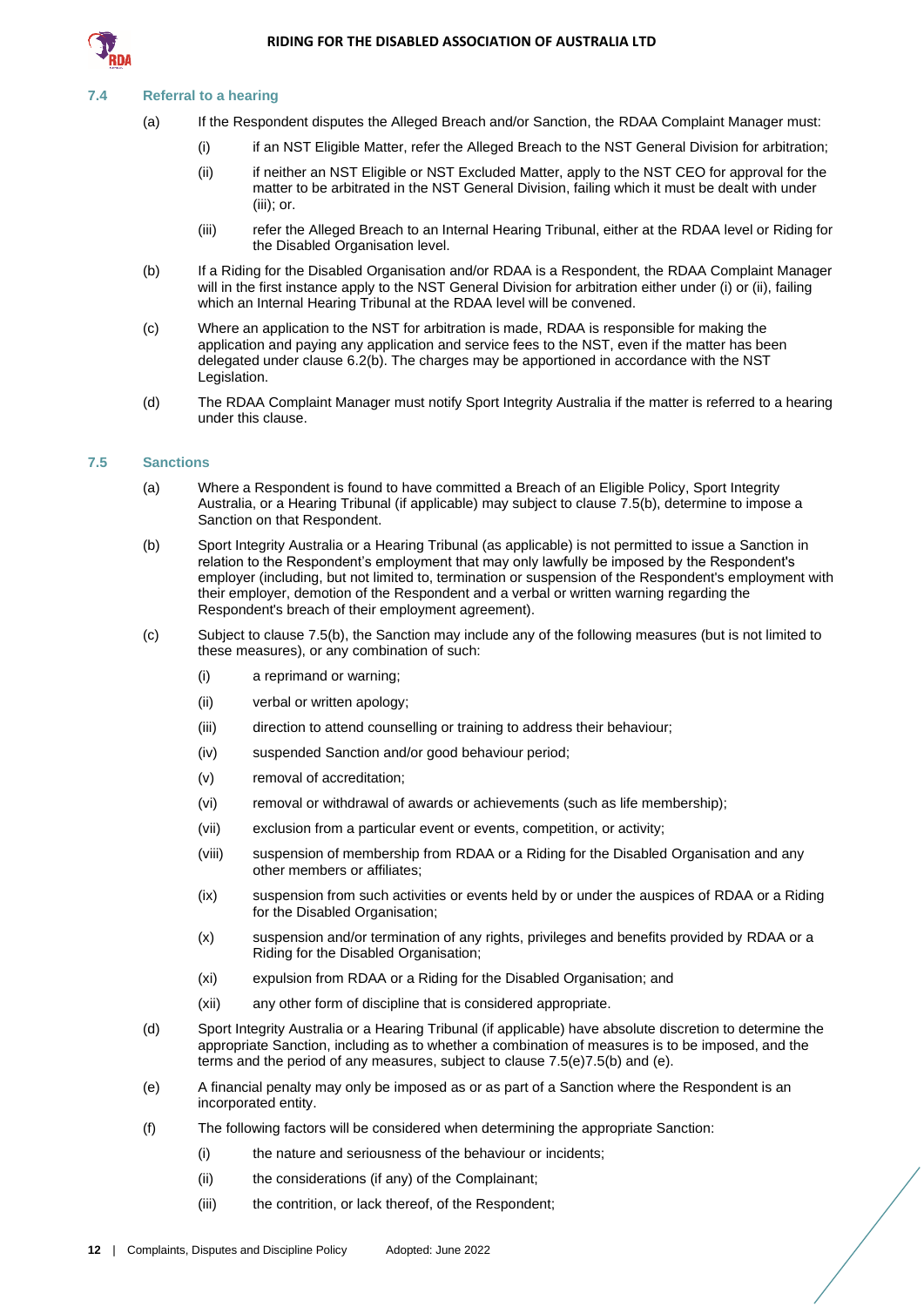

- (iv) any Provisional Action taken in relation to the Breach;
- (v) the effect of the Sanction on a Respondent including any personal, professional, or financial consequences;
- (vi) if there have been relevant prior warnings or disciplinary action against the Respondent; and
- (vii) if there are any mitigating circumstances.
- (g) If there is more than one Breach of an Eligible Policy, where appropriate, the Sanction may be imposed having regard to all of the Breaches considered together, and the seriousness of the overall conduct in question.
- (h) Sanctions imposed under this Policy shall commence from the date of the decision, unless otherwise directed.

## <span id="page-15-0"></span>**8. Hearing Tribunals**

#### <span id="page-15-10"></span><span id="page-15-1"></span>**8.1 Arbitration in the NST**

- (a) If arbitration is sought in the NST General Division, the NST will:
	- (i) determine whether the Provisional Action imposed is disproportionate; or
	- (ii) arbitrate the Alleged Breach and determine whether a Sanction be imposed, and if so, what Sanction, in accordance with claus[e 7.5.](#page-14-1)
- <span id="page-15-8"></span>(b) The procedure for an arbitration in the NST will be in accordance with the NST Legislation.

## <span id="page-15-11"></span><span id="page-15-5"></span><span id="page-15-2"></span>**8.2 Internal Hearing Tribunal**

- (a) If an Internal Hearing Tribunal is required under claus[e 7.4,](#page-14-0) the RDAA Complaint Manager must convene a Hearing Tribunal to:
	- (i) determine whether the Provisional Action imposed is disproportionate; or
	- (ii) arbitrate the Alleged Breach and determine whether a Sanction be imposed, and if so, what Sanction, in accordance with claus[e 7.5.](#page-14-1)
- <span id="page-15-9"></span><span id="page-15-6"></span>(b) An Internal Hearing Tribunal convened under this clause will comply with the Tribunal Procedure in [SCHEDULE 1.](#page-20-0)

#### <span id="page-15-7"></span><span id="page-15-3"></span>**8.3 Parties and right to attend hearings**

- (a) The parties to a proceeding will be:
	- (i) RDAA, or where RDAA has delegated the management of the Resolution Process to the Riding for the Disabled Organisation, the Riding for the Disabled Organisation; and
	- (ii) the Respondent.
- (b) If the Hearing Tribunal is an Internal Hearing Tribunal, Sport Integrity Australia shall have a right to attend hearings as an observer and, where agreed between RDAA and Sport Integrity Australia, to act on behalf of RDAA as its agent in the proceedings.
- (c) If the Hearing Tribunal is the NST:
	- $(i)$  notwithstanding clause  $8.3(a)(i)$ , RDAA must be a party to the proceeding:
	- (ii) the NST Member may, at their discretion, allow any person who may have a relevant interest in the dispute to participate in the proceeding; and
	- (iii) Sport Integrity Australia shall have a right to attend hearings as an observer and, where agreed between RDAA and Sport Integrity Australia, to act on behalf of RDAA as its agent in the proceedings.

#### <span id="page-15-4"></span>**8.4 Notification of Hearing Tribunal decision**

- (a) The Hearing Tribunal will notify the parties to the proceeding of the decision in accordance with its relevant procedures, after which the RDAA Complaint Manager will:
	- (i) notify and provide a copy of the decision to Sport Integrity Australia (if not already done); and
	- (ii) subject to any appeal under claus[e 9,](#page-16-0) proceed with finalising the Complaint in accordance with claus[e 10.](#page-17-4)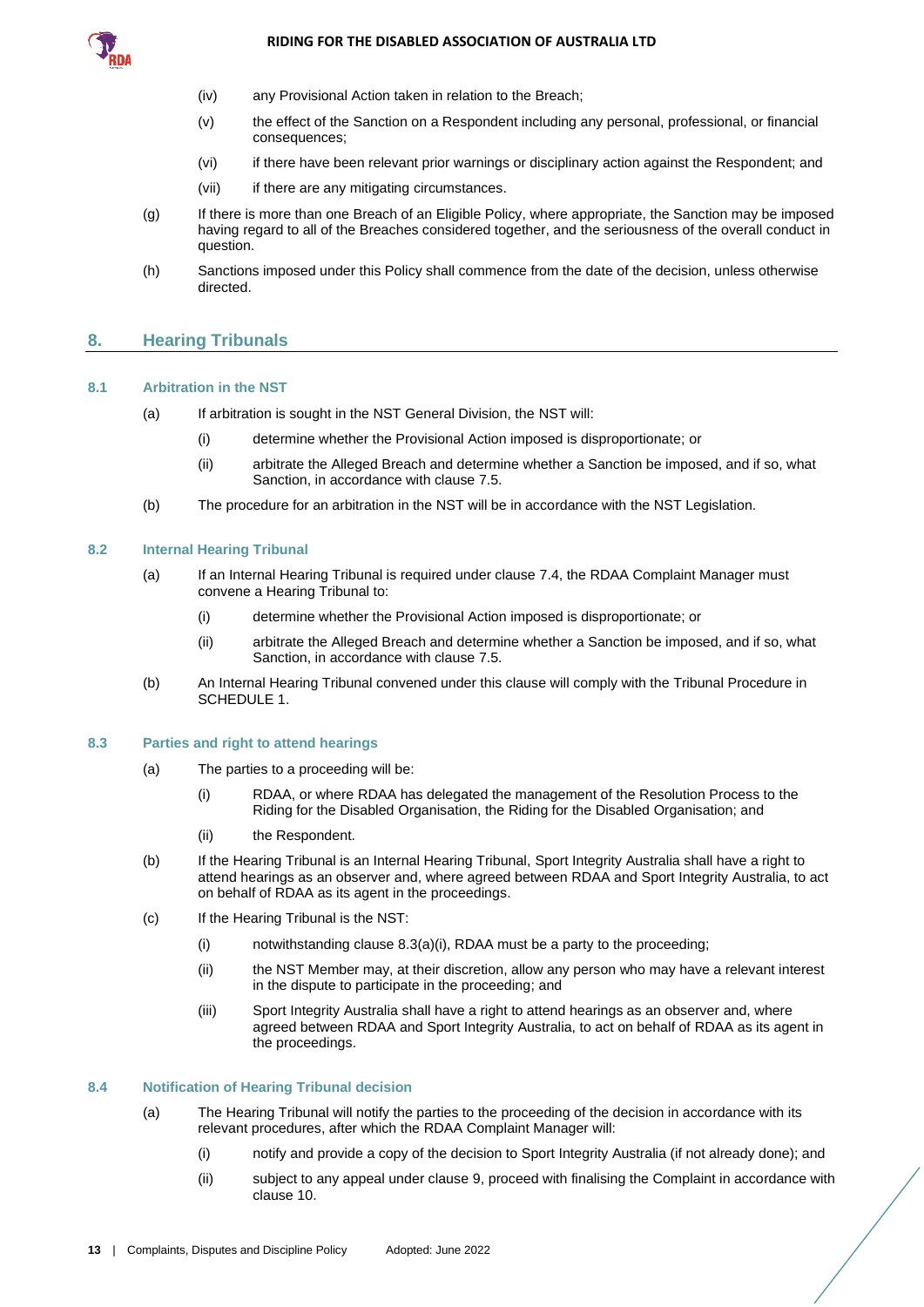

## <span id="page-16-0"></span>**9. Appeals**

#### <span id="page-16-1"></span>**9.1 Decisions subject to appeal**

- (a) A decision of a Hearing Tribunal under clauses  $8.1(a)(ii)$  or  $8.2(a)(ii)$  may be appealed as set out in this clause [9.](#page-16-0)
- (b) A decision of a Hearing Tribunal under clause[s 8.1\(a\)\(i\)](#page-15-10) or [8.2\(a\)\(i\)](#page-15-11) is not subject to appeal.

#### <span id="page-16-2"></span>**9.2 Persons entitled to appeal**

- (a) The following persons are entitled to appeal a decision of a Hearing Tribunal under clauses [8.1\(a\)\(ii\)](#page-15-8) and [8.2\(a\)\(ii\)](#page-15-9) of this Policy:
	- (i) RDAA;
	- (ii) where RDAA has delegated the management of the Resolution Process to the Riding for the Disabled Organisation, the Riding for the Disabled Organisation; and
	- (iii) the Respondent,

(each an Appellant).

## <span id="page-16-7"></span><span id="page-16-3"></span>**9.3 Grounds of appeal**

- (a) The decision of a Hearing Tribunal can only be appealed on the following Grounds of Appeal:
	- (i) the Hearing Tribunal failed to abide by this Policy or to properly apply the relevant Eligible Policy and such failure resulted in a denial of natural justice; and/or
	- (ii) no reasonable decision maker in the position of the Hearing Tribunal, based on the material before them, could reasonably make such a decision.

## <span id="page-16-4"></span>**9.4 Notice of appeal**

- <span id="page-16-6"></span><span id="page-16-5"></span>(a) To submit a valid Notice of Appeal, an Appellant must, within 14 days of the date of receipt of the decision made by the Hearing Tribunal:
	- (i) if the Hearing Tribunal was the NST General Division:
		- (A) lodge an 'Application for an Appeal' form with the NST, which must state in full their Grounds of Appeal;
		- (B) pay the requisite application fee; and
		- (C) serve, by email, by post, or physically, on the other party to the appeal a copy of the 'Application for an Appeal'; or
	- (ii) if the Hearing Tribunal was an Internal Hearing Tribunal:
		- (A) if the Alleged Breach is an NST Excluded Matter:
			- (1) lodge with the RDAA Complaint Manager the Notice of Appeal stating they wish to appeal, which states in full their Grounds of Appeal, including any relevant documents as annexures;
			- (2) pay the appeal fee as set from time to time by RDAA; and
			- (3) serve, by email, by post, or physically, on the other party to the appeal a copy of the Notice of Appeal on the other parties; or
		- (B) if the Alleged Breach is at the RDAA level and is either an NST Eligible Matter, or neither an NST Eligible Matter or NST Excluded Matter:
			- (1) lodge an 'Application for an Appeal' form with the NST, which must state in full their Grounds of Appeal;
			- (2) pay the requisite application fee; and
			- (3) serve, by email, by post, or physically, on the other party to the appeal a copy of the 'Application for an Appeal',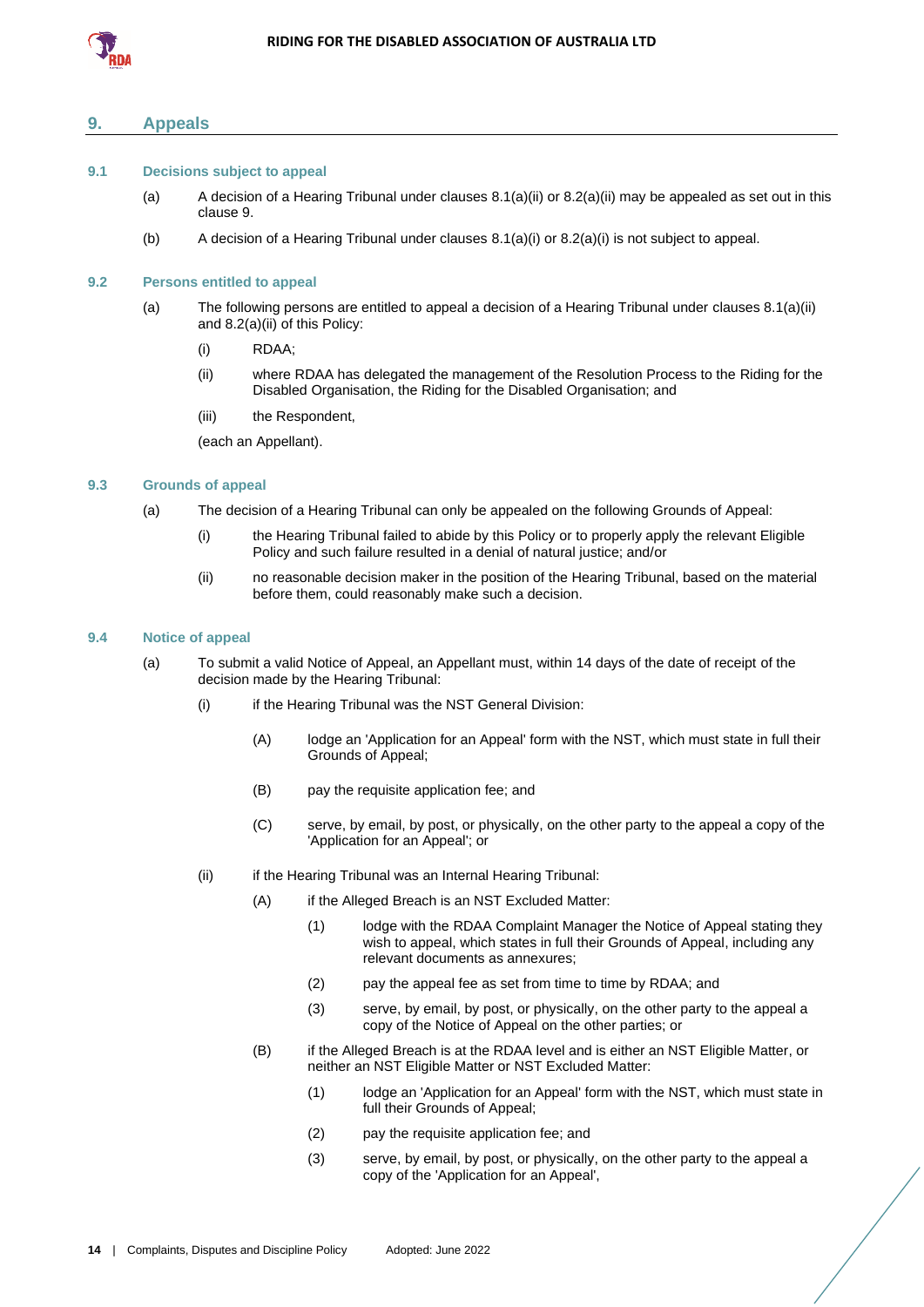

(together, a Notice of Appeal).

- (b) If an appeal is lodged under:
	- $(i)$  claus[e 9.4\(a\)\(ii\)\(A\),](#page-16-5) the matter must be dealt with by an Internal Appeals Tribunal; or
	- (ii) claus[e 9.4\(a\)\(ii\)\(B\)](#page-16-6) and it is neither an NST Eligible or NST Excluded Matter, RDAA may apply to the NST CEO for approval, and if the NST CEO does not approve the matter, it must be dealt with by an Internal Appeals Tribunal; or
	- (iii) claus[e 9.4\(a\)\(ii\)\(B\)](#page-16-6) and it is an NST Eligible Matter, it must be dealt with by the NST Appeals Division.

#### <span id="page-17-0"></span>**9.5 Appeals in the NST Appeals Division**

- (a) If an Appellant lodges a valid Notice of Appeal in the NST Appeals Division, the NST will determine the matter.
- (b) The procedure for an appeal in the NST Appeals Divisions will be in accordance with clause [9.4](#page-16-4) and the NST Legislation.

#### <span id="page-17-1"></span>**9.6 Internal Appeals Tribunal**

- (a) If an Appellant lodges a valid Notice of Appeal to be dealt with by an Internal Appeals Tribunal, the Internal Appeals Tribunal will determine the matter.
- (b) The procedure for an appeal in an Internal Appeals Tribunal will be in accordance with clause [9.4](#page-16-4) and [SCHEDULE 2.](#page-24-0)

#### <span id="page-17-2"></span>**9.7 Determination for Appeal Tribunal**

- (a) The Appeals Tribunal's arbitration of the appeal:
	- (i) must determine, to the Standard of Proof, whether one or both Grounds of Appeal (as applicable) are proven, and must not rehear the matter or the facts of the Alleged Breach; and
	- (ii) may result in the Appeals Tribunal removing, or altering the Sanction imposed on a Respondent, in accordance with clause [7.5.](#page-14-1)

#### <span id="page-17-3"></span>**9.8 Notification of Appeal Tribunal decision**

- (a) The Appeal Tribunal will notify the parties to the proceeding of the decision in accordance with its relevant procedures, after which the RDAA Complaint Manager will:
	- (i) notify and provide a copy of the decision to Sport Integrity Australia (if not already done); and
	- (ii) proceed to finalising the Complaint in accordance with clause [10.](#page-17-4)

## <span id="page-17-4"></span>**10. Finalising Complaints**

#### <span id="page-17-5"></span>**10.1 Finalisation of Resolution Process**

- (a) A Resolution Process will be finalised, and an outcome reached when:
	- (i) No Further Action when Sport Integrity Australia notifies the relevant parties of its determination under clause [6.1;](#page-12-2)
	- (ii) Breach Notice where the Respondent admits the Alleged Breach, waives their right to a hearing and accepts the Sanction, or is deemed to have done so under clause [7.2\(d\);](#page-13-5)
	- (iii) Hearing Tribunal where the parties to the proceeding are notified of the decision and no appeal has been filed; or
	- (iv) Appeal Tribunal where the parties to the proceeding are notified of the decision.
- (b) Once the applicable Resolution Process (including any appeal) under this Policy has concluded, the decision is final and binding on all parties involved and there is no further right of appeal to any external body or tribunal.

#### <span id="page-17-6"></span>**10.2 Notification of outcome and implementation of Sanction**

(a) When a Resolution Process is finalised, the RDAA Complaint Manager will: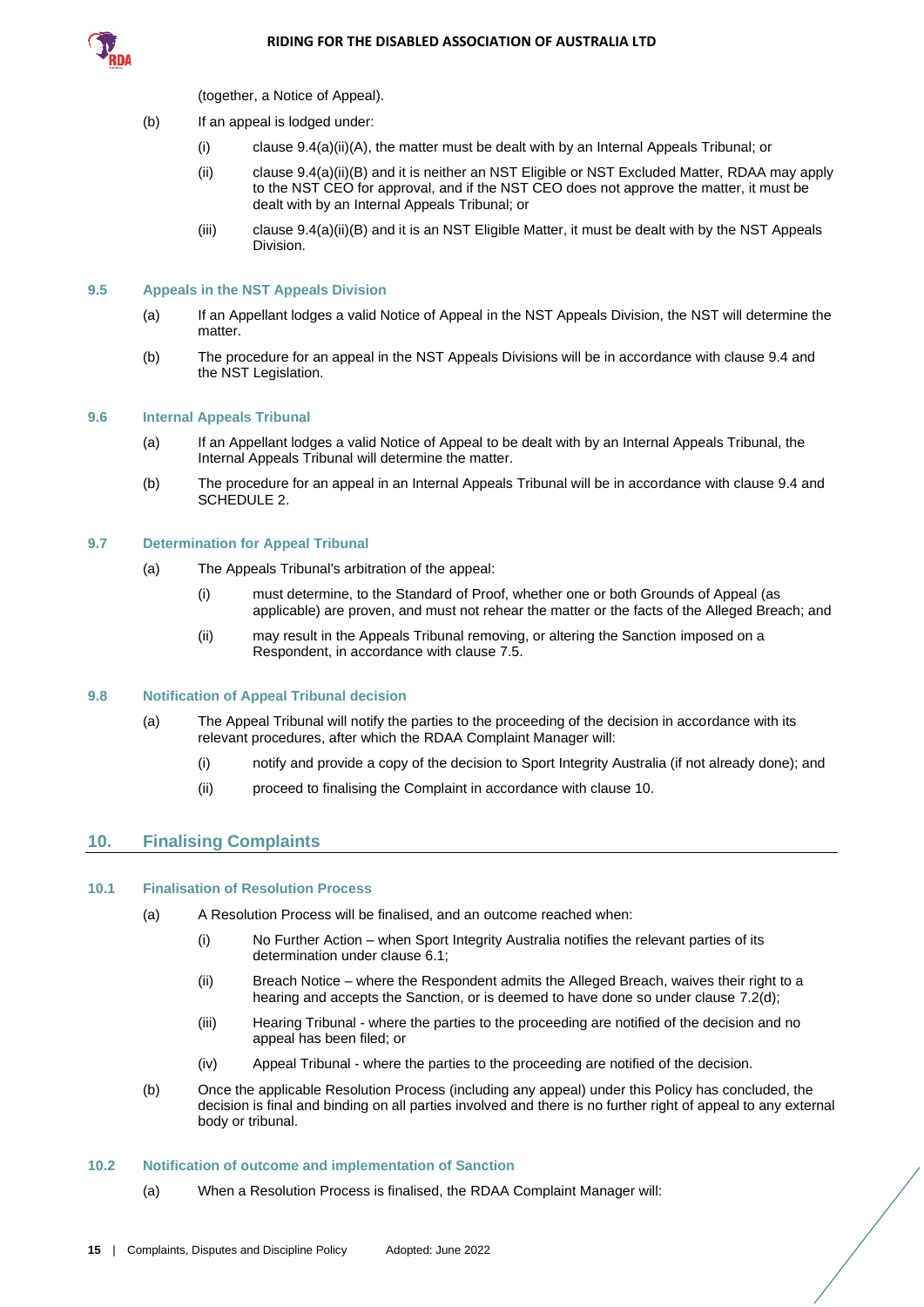

- (i) notify Sport Integrity Australia, the Riding for the Disabled Organisation (if applicable), the Complainant and Respondent of the outcome in writing, unless otherwise provided for in this Policy;
- (ii) take all necessary steps to implement any Sanction imposed (if applicable); and
- (iii) ensure RDAA publicly discloses the matters referred to in clause [3.8](#page-7-0)[\(c\)](#page-7-7) (if applicable).

#### <span id="page-18-0"></span>**10.3 Recording Decisions and Outcomes**

- (a) RDAA shall keep records of all Complaints for a minimum of 7 years from the date the Resolution Process is finalised, which will include at a minimum a record (including dates, where relevant) of:
	- (i) the Alleged Breach;
	- (ii) the Complainant;
	- (iii) the Respondent;
	- (iv) the Resolution Process;
	- (v) the Outcome; and
	- (vi) any Sanctions and/or Provisional Action imposed.
- (b) Records must be maintained in a secure and confidential place, which may be electronically.

## <span id="page-18-1"></span>**11. Interpretation & Other Information**

#### <span id="page-18-2"></span>**11.1 Commencement**

This Policy commences on the date printed on the front cover (Commencement Date).

#### <span id="page-18-3"></span>**11.2 Prior complaints**

Complaints relating to conduct which occurred prior to the Commencement Date:

- (a) must be dealt with under the policies and processes of RDAA or relevant Riding for the Disabled Organisation existing at the time the complaint was made, regardless of where that Complaint is at in that process;
- (b) cannot be resubmitted to Sport Integrity Australia under this Policy; and
- (c) are not subject to any appeal under this Policy.

## <span id="page-18-4"></span>**11.3 Requirements for Riding for the Disabled Organisations**

Riding for the Disabled Organisations must adopt and implement this Policy as their complaints management policy for complaints arising under all Eligible Policies.

## <span id="page-18-5"></span>**11.4 Interpretation**

- (a) Any document required to be provided under this Policy may be given by:
	- (i) sending it to an email or other electronic address, or to a postal address, nominated by the recipient party; or
	- (ii) email, post, or hand delivering it to that party's registered office.
- (b) A document is taken to have been received under this Policy if sent by email or other electronic transmission, on the date of transmission, or if hand delivered, on the date of delivery or if sent by post, 5 business days after it was sent.
- (c) Relevant Persons are responsible for keeping their contact details up to date with RDAA or the Relevant Organisation they are associated with, as appropriate. Delivery to the last known address is sufficient in circumstances where the current whereabouts of a Relevant Person are not known.

#### <span id="page-18-6"></span>**11.5 Amendment**

(a) Sport Integrity Australia may amend this Policy from time to time. RDAA/Riding for the Disabled Organisation must make the new version available on its website as soon as possible including the date on which any amendment/s take effect.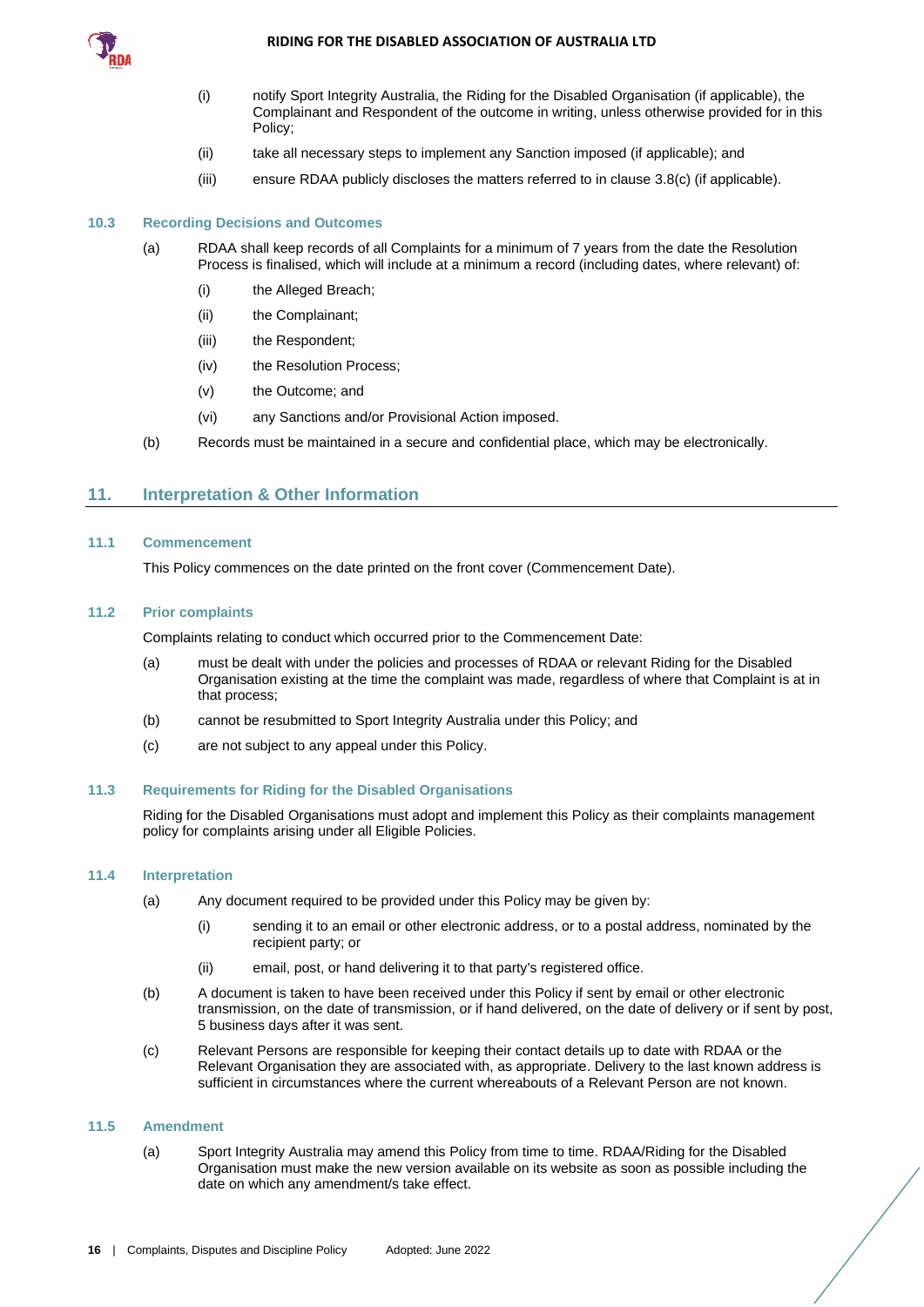

(b) Any Complaint under this Policy which is not finalised at the time of an amendment to this Policy will continue to be processed under the substantive provisions of this Policy in force at the time Sport Integrity Australia received the Complaint Form unless Sport Integrity Australia and/or the Hearing Tribunal determines the principle of "lex mitior" appropriately applies in the circumstances.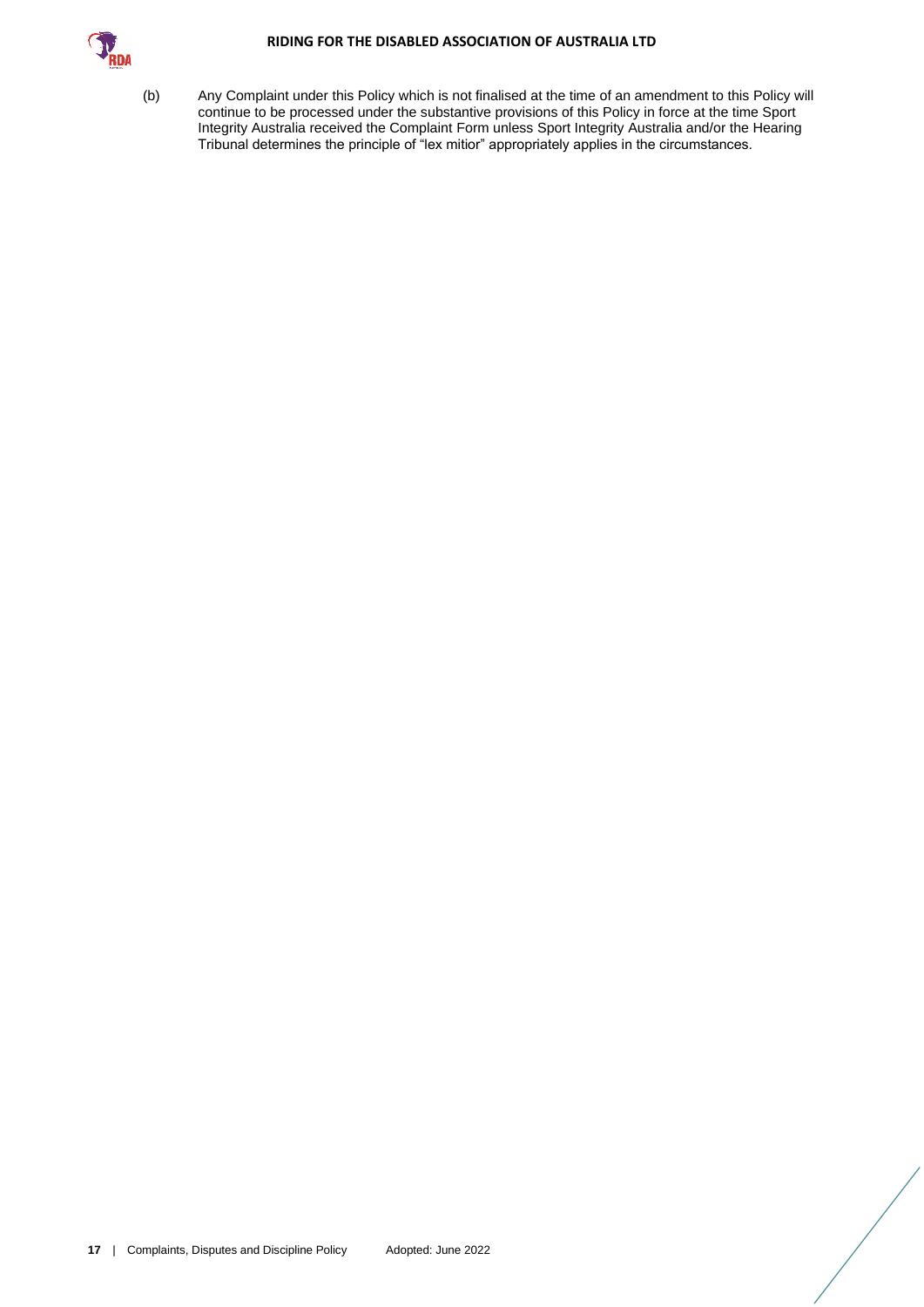

## **SCHEDULE 1- Internal Hearing Tribunal Procedure**

#### <span id="page-20-0"></span>**Interpretation**

1. In this Schedule:

**Chair** means the chair of a particular Hearings Tribunal in accordance with this Schedule.

**Legal Practitioner** is a person holding a current practising certificate as a lawyer or barrister in any Australian jurisdiction.

**Sports Administrator** means a person who currently, or within the previous five years, is or has been employed in the field of sports administration.

**Tribunal Member** means an individual person sitting on a Tribunal.

- 2. Defined terms not otherwise defined in this Schedule have the meaning given to them in the Policy.
- 3. All clause references refer to this Schedule unless otherwise provided.

#### **Convening Tribunal**

- 4. As required under claus[e 8.2](#page-15-2) of the Policy, the RDAA Complaint Manager will convene a Tribunal in accordance with this Schedule.
- 5. The Tribunal shall be convened as soon as reasonably practicable in the circumstances, and shall endeavour to convene a hearing:
	- (a) For a referral under clause [8.2\(a\)\(i\)](#page-15-11) (provisional action) of the Policy, no later than one week after notification by the RDAA Complaint Manager;
	- (b) For a referral under clause [8.2\(a\)\(ii\)](#page-15-9) (breach/sanction) of the Policy, no later than three weeks after notification by the RDAA Complaint Manager.

## **Composition of Tribunal**

- 6. Subject to clause[s 7](#page-13-0) and [9](#page-16-0) each Tribunal shall:
	- (a) comprise three Tribunal Members appointed by the RDAA Complaint Manager;
	- (b) comprise at least one Legal Practitioner and one Sports Administrator;
	- (c) be chaired by the Chair, who shall be appointed by the RDAA Complaint Manager and shall be:
		- (i) a Legal Practitioner; and
		- (ii) a person of experience and skills suitable to the function of chairing a tribunal.
- 7. A Tribunal convened to hear a matter referred under clause [8.2\(a\)\(i\)](#page-15-11) (Provisional Action) of the Policy will comprise of a single Tribunal Member appointed by the RDAA Complaint Manager who is a person of suitable experience and skills, independent of RDAA and (if applicable) Riding for the Disabled Organisation.
- 8. The RDAA Complaint Manager shall use reasonable endeavours to ensure that the Tribunal Members selected do not have any actual or perceived conflict of interest in relation to the Alleged Breach that might reasonably call into question the impartiality of the Tribunal.
- 9. Should a Tribunal Member become unable to sit on a Tribunal following the convening of the Tribunal for whatever reason, the RDAA Complaints Manager shall appoint a replacement Tribunal Member.
- 10. Should a party challenge the impartiality of a Tribunal Member, the challenge will be determined by the Chair sitting alone, unless that challenge relates to the Chair in which case it will be determined by:
	- (a) the RDAA Complaints Manager; or
	- (b) if the RDAA Complaints Manager is unavailable or unable to act, the other members of the Tribunal.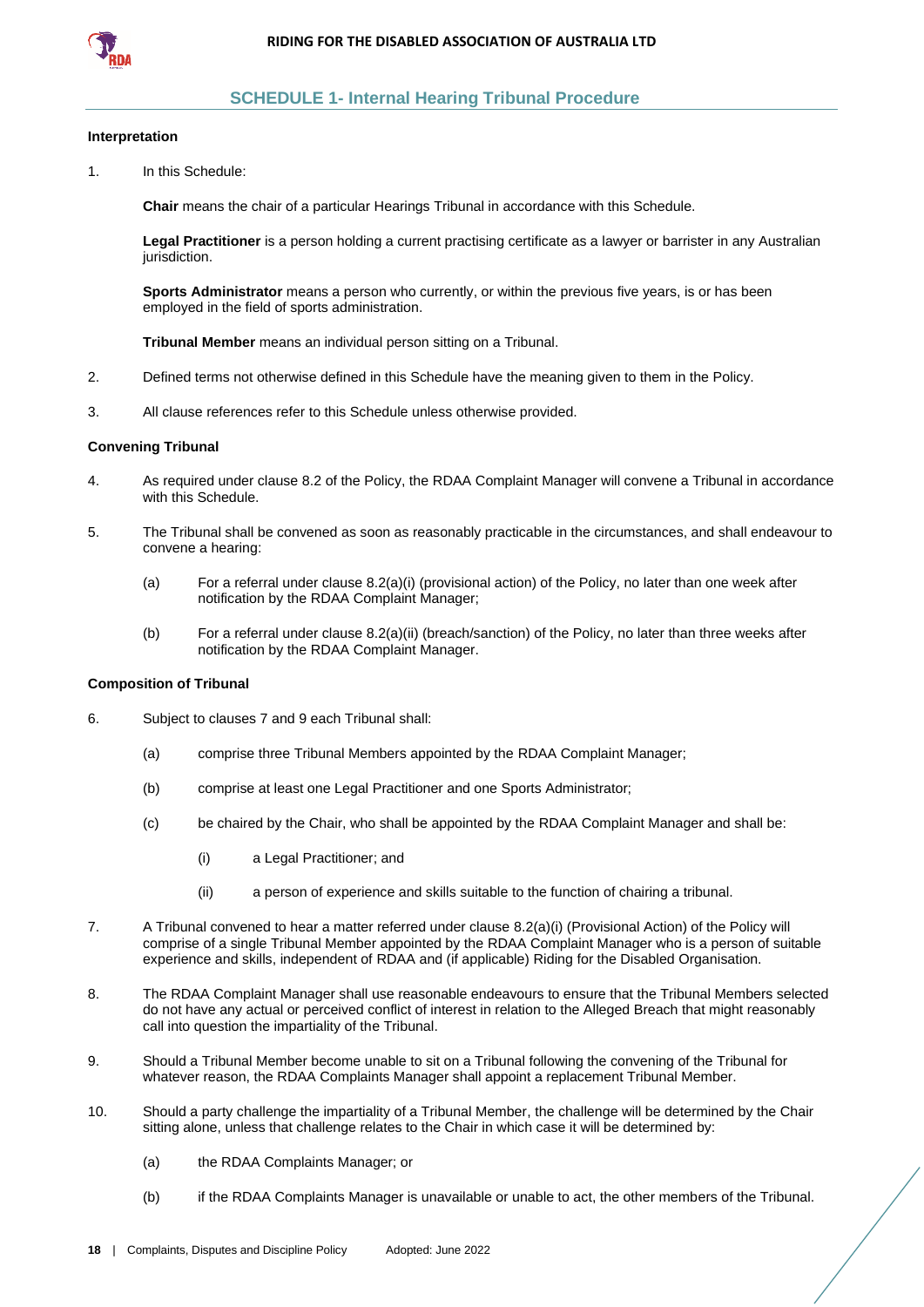

- 11. There shall be no right of appeal from a decision made under clause 9.
- 12. No Internal Hearing Tribunal decision shall be invalidated by any irregularity in the appointment of a Tribunal Member.

#### **Responsibilities of Chair**

- 13. Without limiting any other duties of the Chair set out under this Schedule, the person appointed as Chair of the Tribunal shall have the following responsibilities:
	- (a) to chair hearings of the Tribunal;
	- (b) to ensure accurate records are kept of all of the Internal Tribunal's proceedings and decisions, including at a minimum:
		- (i) particulars of the hearing, including date, time, and location;
		- (ii) the names of each Tribunal Member, Respondent, witnesses called, and any other parties permitted to attend by the Internal Tribunal;
		- (iii) the decision of the Tribunal, including any Sanction imposed, whether given to the parties orally, in writing or a combination of both, and the date(s) of communication;
	- (c) to ensure that the hearing is conducted in accordance with the principles of procedural fairness; and
	- (d) to communicate to all parties of a Tribunal the results of such Tribunal and provide a copy of the record of result to the RDAA Complaints Manager within seven days of the hearing.

#### **Attendance at Internal Hearing Tribunal**

- 14. The following persons shall be required to attend the Internal Tribunal Hearing conducted under this Schedule:
	- (a) the Respondent; and
	- (b) RDAA /Riding for the Disabled Organisation.
- 15. The following persons shall be entitled to attend a Tribunal hearing:
	- (a) Sport Integrity Australia;
	- (b) any person that the Chair in their absolute discretion believes will assist the Tribunal and invites to attend the Tribunal for that purpose; and
	- (c) where a Respondent or a witness is a Vulnerable Person, an adult adviser, who will, unless unavailable or other extraordinary circumstance, be such person's parent or guardian.
- 16. Each party appearing at or before the Tribunal shall bear their own costs.

#### **Non-attendance by Respondent(s)**

- 17. If a Respondent fails to attend the Internal Tribunal Hearing without reasonable cause, the hearing may proceed and a determination may be made by the Tribunal in the absence of the Respondent, provided that the Tribunal is satisfied that this Schedule has been complied with.
- 18. If RDAA /Riding for the Disabled Organisation fails to attend a Tribunal hearing without reasonable cause, the hearing may proceed and a determination may be made by the Tribunal in the absence of that person, provided that the Tribunal is satisfied that all notification procedures under this Schedule have been carried out.

#### **Adjournments**

19. A Respondent or RDAA /Riding for the Disabled Organisation may apply to the Chair to have an Internal Tribunal Hearing adjourned if there are compelling circumstances that warrant such steps being taken to avoid costs, hardship, or significant inconvenience to one or more parties. The Tribunal has sole discretion on whether or not to grant the application.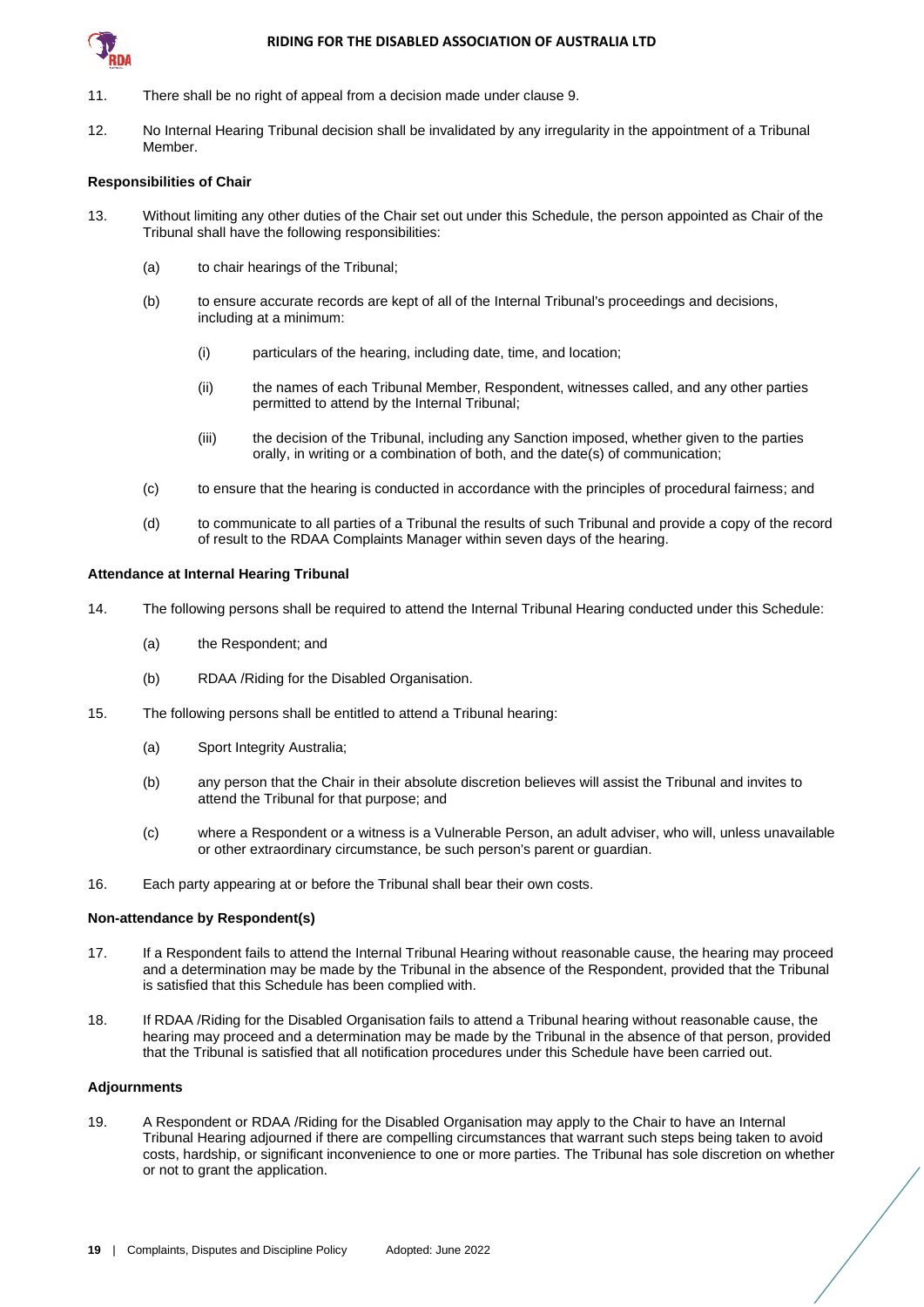

## **Procedure of Tribunal**

- 20. The Tribunal shall conduct the hearing in such manner as it sees fit and may in its absolute discretion:
	- (a) convene the hearing by way of video or teleconference if the circumstances warrant;
	- (b) consider any evidence, and in any form that it deems relevant;
	- (c) question any person giving evidence;
	- (d) limit the number of witnesses presented to those who provide any new evidence; and
	- (e) act in an inquisitorial manner in order to establish the truth of the issue/case before it.
- 21. Without limiting the Tribunal's power to regulate its own procedure as it sees fit, the Tribunal shall ordinarily proceed in accordance with the following steps:
	- (a) If a body corporate, RDAA, or Riding for the Disabled Organisation is a party to a Tribunal hearing, one member of that body corporate, RDAA, or Riding for the Disabled Organisation shall be appointed by the body corporate, RDAA, or Riding for the Disabled Organisation to act as spokesperson for such body at the Tribunal.
	- (b) At the commencement of a hearing, the Chair will identify the Tribunal Members and determine whether the Respondent is present to answer the allegation(s) in the Alleged Breach.
	- (c) The parties will be notified of their right to remain in the hearing until all evidence is presented but not to be present while the Tribunal considers its findings and determines an appropriate Sanction (if any).
	- (d) The Chair shall advise all those persons present of the method of recording the hearing (if any).
	- (e) The Alleged Breach shall be read out in the presence of all persons eligible to be present.
	- (f) The Respondent shall be asked whether or not they intend to dispute the Alleged Breach and the Sanction (if any).
	- (g) If the Respondent does not dispute the Alleged Breach, the Chair will provide the parties with an opportunity to make submissions as to the appropriate Sanction (if any) to be imposed.
	- (h) If the Respondent does dispute the Alleged Breach, the Chair will invite RDAA /the Riding for the Disabled Organisation to give evidence and witnesses (if any) shall be called upon to give their evidence in turn, subject to the approval of the number of witnesses to be called by the Tribunal in its discretion. The Respondent has a right to cross examine any witness called. RDAA /the Riding for the Disabled Organisation may summon the Respondent to give evidence and cross examine them.
	- (i) Each witness shall be entitled to leave the Tribunal hearing after giving evidence unless otherwise directed by the Tribunal. Witnesses shall be entitled to remain in the hearing room after giving evidence with the permission of the Tribunal.
	- (j) The Respondent shall then be entitled to present their defence. Witnesses may be called subject to the approval of the number of witnesses to be called by the Tribunal in its discretion. RDAA /the Riding for the Disabled Organisation has a right to cross examine the Respondent or any witness called.
	- (k) Where a Vulnerable Person exercises his/her right to have an adult adviser present in accordance with this Schedule, a reasonable opportunity for consultation between the minor and the adviser shall be provided by the Tribunal.
	- (l) Where a party makes video evidence available to the Tribunal, it may, at the discretion of the Tribunal, be presented. The onus of providing suitable viewing equipment shall lie with the person requesting that the evidence be presented.
	- (m) The Tribunal may, so as to limit inconvenience to witnesses, allow evidence to be given by telephone or videoconference.
- 22. At the conclusion of all of the evidence and submissions the Chair shall ask all persons present to leave the hearing room while the Tribunal considers its findings.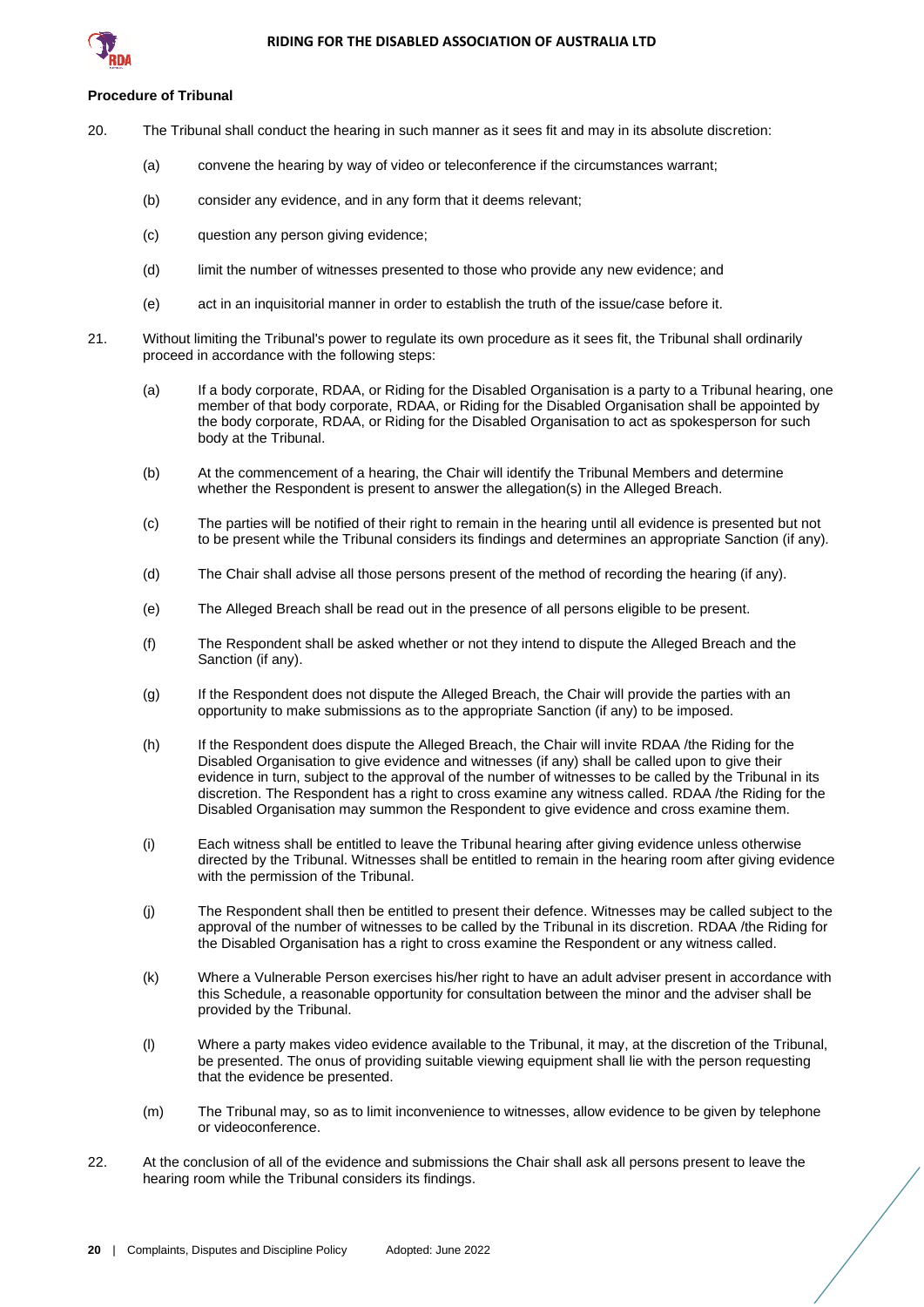

- 23. If the Tribunal is satisfied that a breach of an Eligible Policy has been proven using the Standard of Proof, it shall find the breach proven. Otherwise, the Complaint of the Alleged Breach shall be dismissed.
- 24. If the Tribunal is not satisfied that the particular alleged breach has been proved but is satisfied that a lesser breach of an Eligible Policy has been proven, then the Internal Tribunal may find such lesser breach proven.
- 25. Where it appears to the Tribunal that RDAA /the Riding for the Disabled Organisation has made an error in identifying the correct alleged breach of an Eligible Policy, or omitted alleged breaches that should have been made, the Tribunal may amend the allegation(s), subject always to the requirement that the Respondent must be informed of the new allegations and given an opportunity to respond to such allegations.
- <span id="page-23-2"></span>26. Where the Tribunal finds that one or more alleged breaches of an Eligible Policy have been proven, it shall inform the parties of its decision and provide RDAA /the Riding for the Disabled Organisation and the Respondent with an opportunity to make submissions as to Sanction (if the parties have not already had an opportunity to make such submissions). The Tribunal may, in its absolute discretion, decide that it is appropriate to:
	- (a) receive oral submissions as to Sanction immediately after delivering its decision as to the Alleged Breach; or
	- (b) adjourn the hearing to allow the parties to make submissions as to Sanction on some later date, in which case, the Tribunal shall direct whether submissions should be made orally or in writing.
- 27. After considering the parties' submissions as to Sanction, the Tribunal shall determine the Sanction to be imposed (if any) in accordance with clause [7.5](#page-14-1) of the Policy and shall advise the parties of its decision.
- <span id="page-23-0"></span>28. The decision of the Tribunal shall be given by the Chair. The Chair may either:
	- (a) give its decision as to the Alleged Breach and/or Sanction orally at the close of the hearing, with or without short- form oral reasons; or
	- (b) reserve its decision as to the Alleged Breach and/or Sanction but if it does so, it will provide its decision within 14 days of the hearing.
- <span id="page-23-1"></span>29. The Chair must provide written reasons for its decision within 14 days of the hearing.
- 30. Notwithstanding clause[s 28](#page-23-0)[-29](#page-23-1) of this Schedule if the Tribunal has directed the parties to make submissions as to Sanction as per claus[e 26](#page-23-2) above, the Chair will provide its decision and written reasons as to Sanction within 14 days of receipt of the submissions, or as otherwise directed by the Tribunal.
- 31. The Chair will notify the RDAA Complaints Manager of the decision of the Tribunal and provide a copy of the written reasons. The Complaints Manager will notify the parties of the decision and provide them with a copy of the written reasons.
- 32. For the Tribunal to find something has been proven on the balance of probabilities, it must be satisfied that on the evidence put before it the alleged fact or matter is more probable than not. In reaching this conclusion, the Hearings Tribunal must take into account all relevant factors including the:
	- (a) nature and seriousness of the allegations; and
	- (b) impact of the potential sanctions that may be imposed if the allegations are proven.
- 33. The standard of proof requires greater certainty for a more serious allegation compared with a less serious allegation.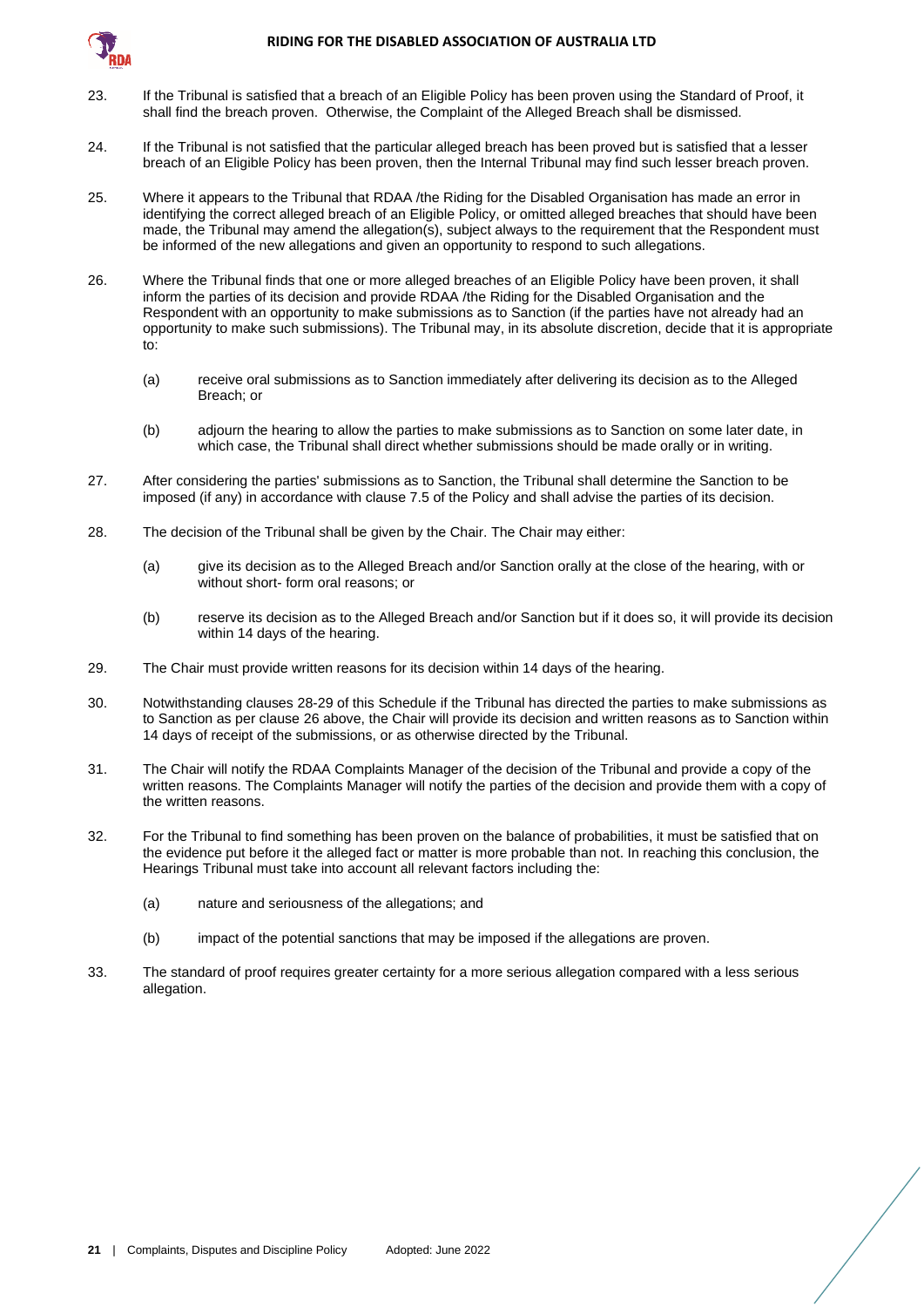

## **SCHEDULE 2- Internal Appeals Tribunal Procedure**

#### <span id="page-24-0"></span>**Interpretation**

1. In this Schedule:

**Appeal Chair** means the chair of a particular Appeals Tribunal in accordance with this Schedule.

**Tribunal Member** means an individual person sitting on an Appeals Tribunal.

- 2. Defined terms not otherwise defined in this Schedule have the meaning given to them in the Policy or [SCHEDULE 1.](#page-20-0)
- 3. All clause references refer to this Schedule unless otherwise provided.

#### **Convening Internal Appeals Tribunal**

- 4. As required under claus[e 9.6](#page-17-1) of the Policy, the RDAA Complaints Manager will convene an Appeals Tribunal in accordance with this Schedule.
- 5. The Appeals Tribunal shall be convened as soon as reasonably practicable after a referral under clause [9.6](#page-17-1) of the Policy and shall endeavour to convene no later than two weeks after notification by the RDAA Complaints Manager.

#### **Composition of Internal Appeals Tribunal**

- 6. Subject to clause [7](#page-24-1) of this Schedule, each Appeals Tribunal shall:
	- (a) comprise three Tribunal Members selected by the RDAA Complaints Manager;
	- (b) comprise at least one Legal Practitioner and one Sports Administrator; and
	- (c) be chaired by the Appeal Chair who shall be appointed by the Complaints Manager and shall be:
		- (i) a Legal Practitioner; and
		- (ii) a person of experience and skills suitable to the function of chairing an Appeals Tribunal,

none of whom sat on or was involved in the original Hearings Tribunal for the Alleged Breach subject of the appeal.

<span id="page-24-1"></span>7. Clauses 9 - 11 (inclusive) o[f SCHEDULE 1](#page-20-0) apply to an Appeals Tribunal with any necessary amendments.

#### **Procedure of Internal Appeals Tribunal**

- 8. Subject to this Schedule, the Appeals Tribunal and persons appearing before it are bound by the same procedures under this Policy as if the Appeals Tribunal was the Tribunal hearing a matter at first instance.
- 9. The Appeals Tribunal must limit its hearing to consideration of the Ground(s) of Appeal relied upon by the Appellant under clause [9.3\(a\)](#page-16-7) of the Policy, in accordance with clause [9.5](#page-17-0) of the Policy.
- 10. The Respondent to an Appeals Tribunal will be given the opportunity to file a written submission in response to the Notice of Appeal.
- 11. The parties to an Appeal Tribunal may not call witnesses unless given leave to do so by the Appeals Tribunal. The Appeals Tribunal will not allow a party to call a witness to give evidence in relation to any matter outside of the Ground(s) of Appeal relied upon by the Appellant.
- 12. An Appeals Tribunal has the power to:
	- (a) dismiss the appeal;
	- (b) uphold the appeal;
	- (c) impose any of the Sanctions set out in the Policy; or
	- (d) reduce, increase, or otherwise vary any Sanction imposed by the Hearing Tribunal under the Policy,